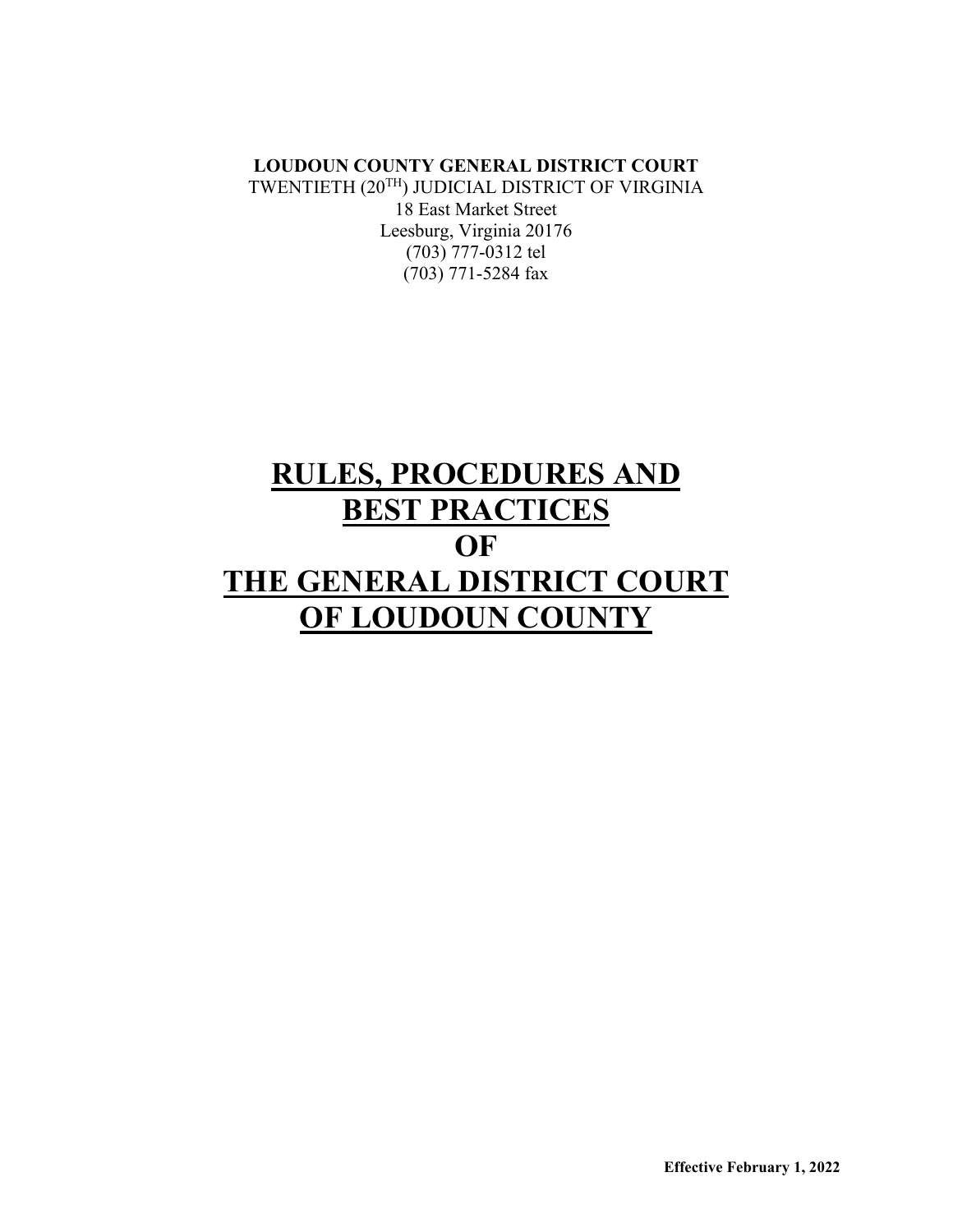#### IN THE TWENTIETH (20TH) JUDICIAL DISTRICT **LOUDOUN COUNTY GENERAL DISTRICT COURT**

#### **RULES, PROCEDURES AND BEST PRACTICES** OF THE GENERAL DISTRICT COURT OF LOUDOUN COUNTY

#### **ORDER OF ADOPTION**

These Rules, Procedures and Best Practices of the General District Court of Loudoun County ("Local Rules" or "LR") are unanimously adopted by the Judges of the Loudoun County General District Court of the Twentieth  $(20<sup>th</sup>)$  Judicial District pursuant to Rules of the Virginia Supreme Court 1:15, 7A:5 and 7A:15. A copy of these Local Rules, with date(s) of entry, shall be posted in the Clerk's Office, filed with the Executive Secretary of the Supreme Court of Virginia, provided to the local bar association, made available to attorneys practicing before this Court, and made available to any citizen appearing before this Court. All prior rules of this General District Court ("Court") not contained herein are revoked.

These Local Rules are divided into three  $(3)$  parts: Part  $(A)$  General Practice – Applicable to All Proceedings; Part (B) Civil Practice; and Part (C) Criminal & Traffic Practice; and include applicable appendices. This structure is intended to follow the format set forth in Rule 7 of the Rules of the Virginia Supreme Court (General District Court).

If any Local Rule herein should conflict with a Rule of the Virginia Supreme Court, the Rule of the Virginia Supreme Court will control. The Rules of the Virginia Supreme Court are hereinafter referenced as "VSCR."

Entered this 1<sup>st</sup> day of February, 2022.

ALL C. ALL<br>Drah C. Welsh, Chief Judge

A. Sinclair Taylor, Presiding Judge Lorrie

ding Judge Mati ew

Jessica H. Foster, Presiding Judge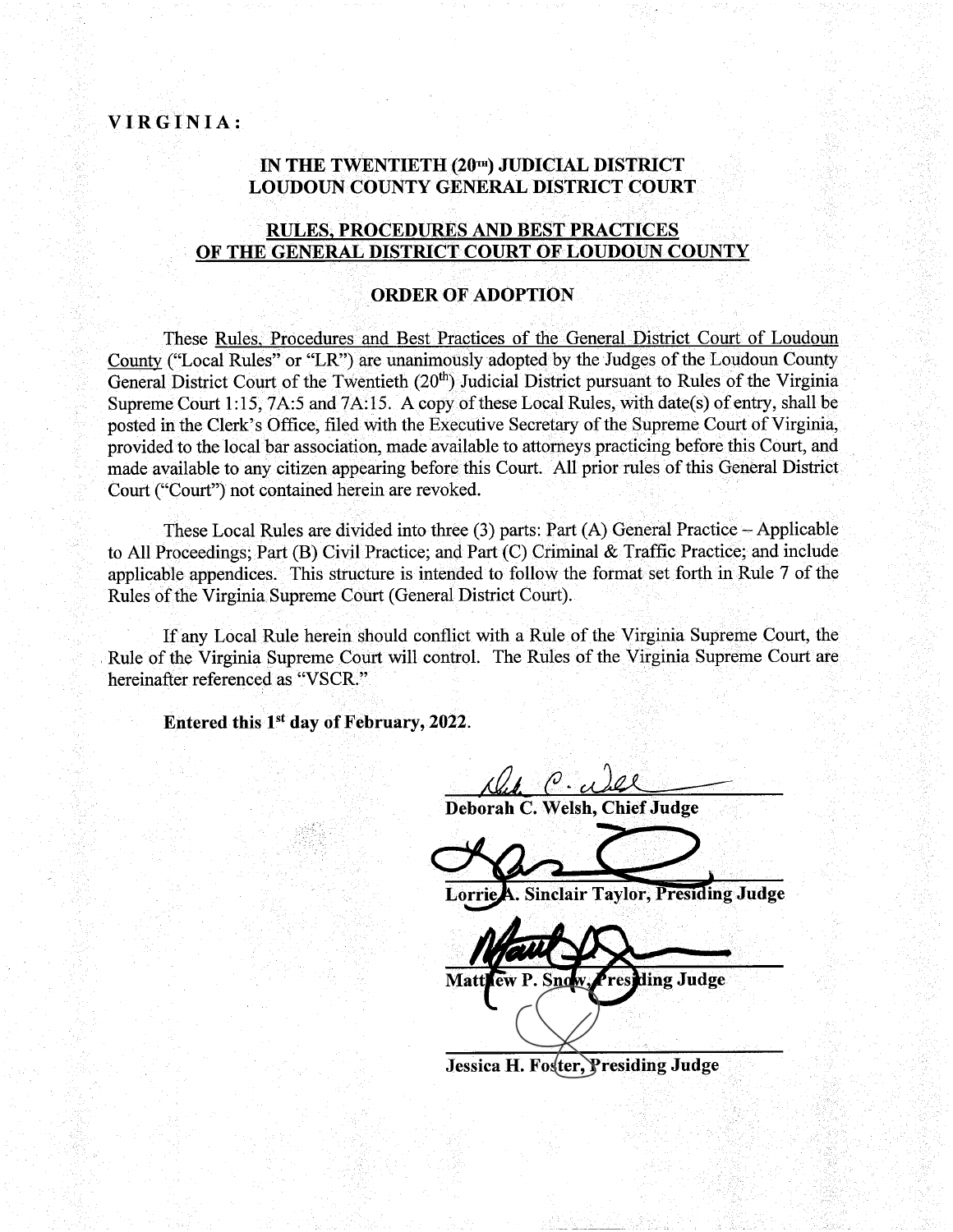# **TABLE OF CONTENTS**

# **PART A: GENERAL PRACTICE – APPLICABLE TO ALL PROCEEDINGS**

| 1.                                                          | 1              |
|-------------------------------------------------------------|----------------|
| 2.                                                          | 1              |
| a.                                                          | 1              |
|                                                             | 1              |
| <b>In-Person Review of an Open/Pending Case File </b><br>i. | 1              |
| ii.<br><b>In-Person Review of a Closed Case File </b>       | 2              |
| <b>Exceptions to Open Access</b><br>c.                      | $\overline{2}$ |
| 3.                                                          | $\overline{2}$ |
| <b>Filing Format &amp; Related Requirements</b><br>4.       | $\overline{2}$ |
| 5.                                                          | 3              |
| Appearances in a Pending Matter<br>6.                       | 3              |
|                                                             | 3              |
| b.                                                          | 3              |
| <b>Substitution of Counsel </b><br>$\mathbf{c}$ .           | 4              |
| 7.                                                          | 4              |
| 8.                                                          | 4              |
| 9.                                                          | 5              |
|                                                             | 5              |
|                                                             | 6              |
|                                                             | 6              |
| $c_{\cdot}$                                                 | 6              |
|                                                             | 6              |
|                                                             | 6              |
|                                                             | 7              |
| 14. Americans with Disabilities Act Accommodations          | 7              |
|                                                             | 8              |
|                                                             | 8              |
|                                                             |                |

# **PART B: CIVIL PRACTICE**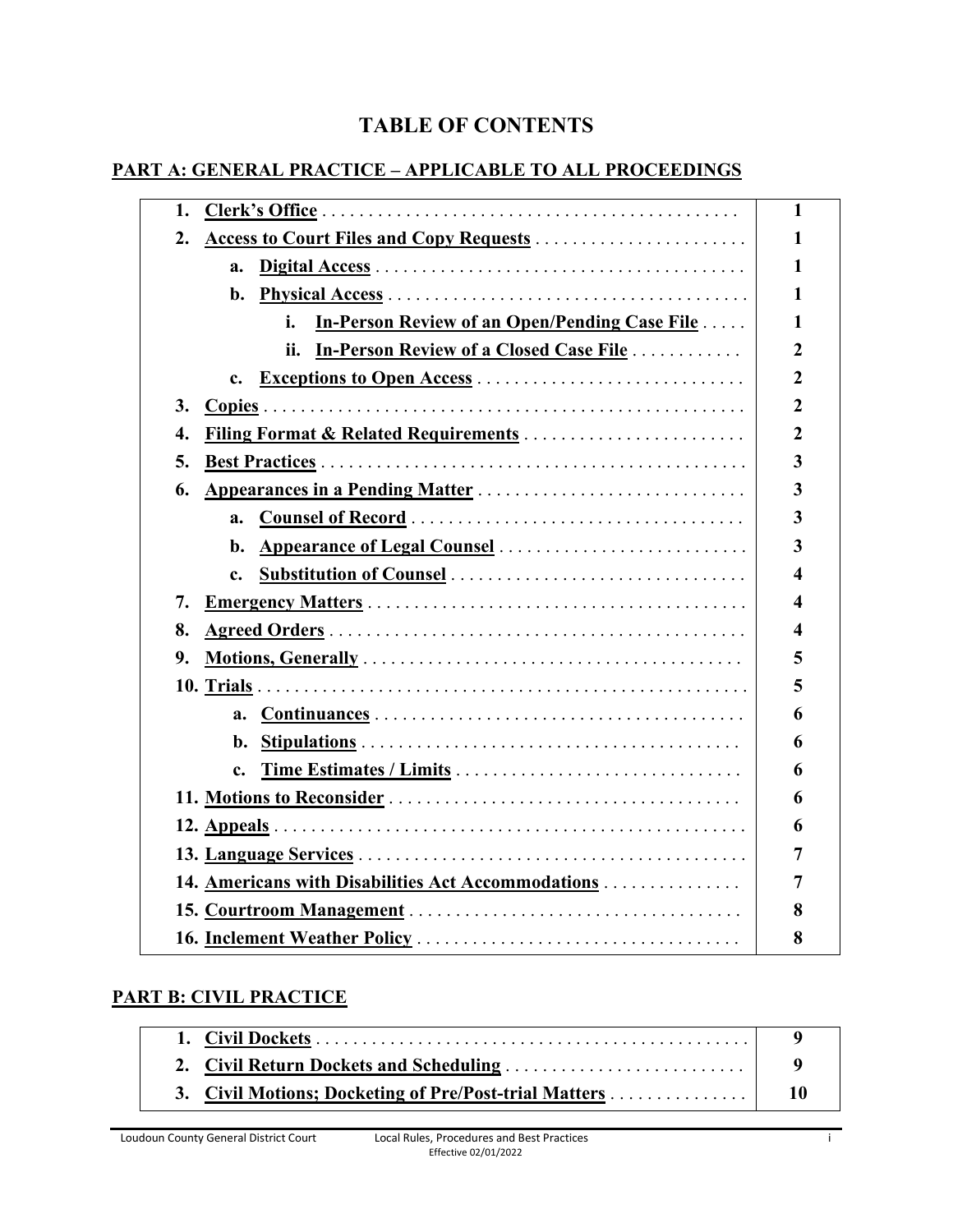# **PART C: CRIMINAL & TRAFFIC PRACTICE**

| 1.                                                                        |    |  |  |  |
|---------------------------------------------------------------------------|----|--|--|--|
| Criminal & Traffic Motions; Docketing of Pre/Post-trial Matters<br>2.     |    |  |  |  |
| a.                                                                        | 12 |  |  |  |
|                                                                           | 12 |  |  |  |
| c.                                                                        | 13 |  |  |  |
| <b>Suppression Motions and Pre-trial Evidentiary Matters </b><br>d.       | 13 |  |  |  |
| 3.                                                                        | 13 |  |  |  |
| Waiver of Appearance in Court by Defendant<br>4.                          | 14 |  |  |  |
| 5.                                                                        | 14 |  |  |  |
| Scheduling of Trial and Witness Subpoenas<br>6.                           | 14 |  |  |  |
| <b>Traffic Infractions, involving Accidents </b><br>a.                    | 14 |  |  |  |
| Traffic Misdemeanors involving Accidents<br>b.                            | 15 |  |  |  |
| <b>Criminal &amp; Traffic Misdemeanors, no Accident </b><br>$c_{\bullet}$ | 15 |  |  |  |
| d.                                                                        | 15 |  |  |  |
| 7.                                                                        | 15 |  |  |  |
| a.                                                                        | 15 |  |  |  |
| b.                                                                        | 15 |  |  |  |
| <b>Agreed Continuance, Misdemeanor / Traffic (10-Day)</b><br>c.           | 16 |  |  |  |
| <b>Telephone Continuance (Traffic Infractions only)</b><br>d.             | 16 |  |  |  |
| Change to a Court Date on Summons<br>e.                                   | 16 |  |  |  |
| <b>Subsequent Continuance Requests </b><br>f.                             | 16 |  |  |  |
| 8.                                                                        | 16 |  |  |  |
| 9.                                                                        | 17 |  |  |  |
| Ancillary Misdemeanors<br>a.                                              | 17 |  |  |  |
| b. Amendment of Felony Charges                                            | 17 |  |  |  |
| Court Recording System<br>c.                                              | 17 |  |  |  |
|                                                                           | 17 |  |  |  |
| <b>Scheduling of Cases Involving Blood Test Evidence </b><br>a.           | 17 |  |  |  |
| b.                                                                        | 17 |  |  |  |
| <b>Enhanced Supervision Probation </b><br>c.                              | 18 |  |  |  |
| 11. Requests Related to Restricted Driving Privileges                     | 19 |  |  |  |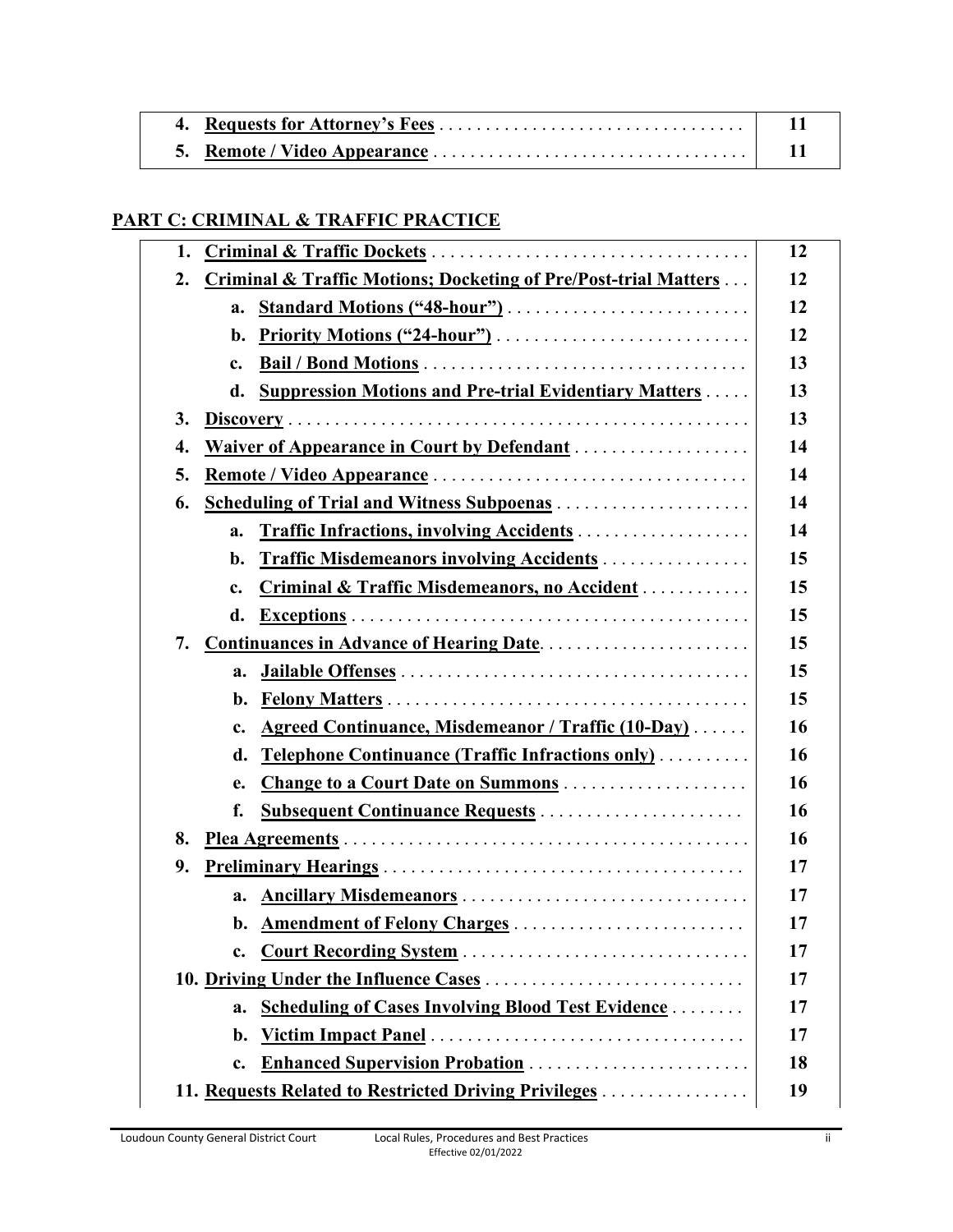#### **APPENDICIES**

| Appendix A   | <b>Loudoun GDC Standard Weekly Court Docket Schedule</b> |  |  |
|--------------|----------------------------------------------------------|--|--|
| Appendix B   | <b>Best Practice Guidelines: Debt Collection</b>         |  |  |
| Appendix $C$ | <b>Payment Agreement Policy</b>                          |  |  |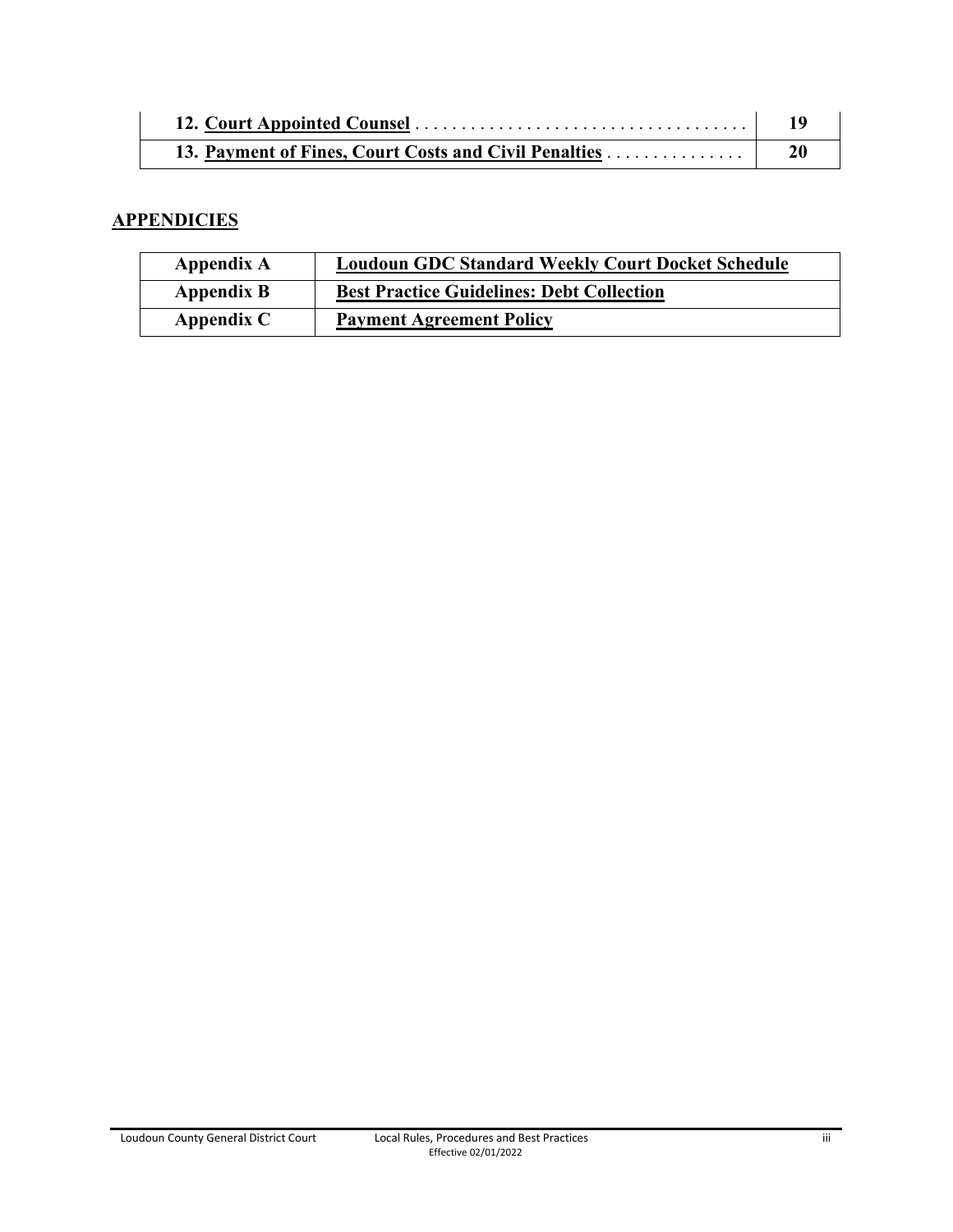### **PART A: GENERAL PRACTICE – APPLICABLE TO ALL PROCEEDINGS**

# **1. Clerk's Office**

The Clerk's Office is the administrative arm of the court and is the public access point. The Clerk's Office discharges the duties prescribed by law and the court, to include processing all documents, finances and information for the court, administering the efficient operations of the court, and keeping all the records and accounts of the court. Clerk's Office employees are not permitted to give legal advice to any party, but may provide basic information to any individual about court forms, filing requirements and fees, and other procedure related topics.

The Clerk's Office is open to the public Monday through Friday, from 8:00 a.m. until 4:00 p.m. Any filing submitted after 4:00 p.m. is not deemed filed or received until the following business day. The office telephone number is (703) 777-0312; fax number is (703) 771-5284.

The cooperation of the staff of the Clerk's Office can be an invaluable aid to any practicing attorney or citizen. Treating the staff with respect and courtesy is the cornerstone of establishing a mutually advantageous relationship and a hallmark of professionalism. You will find the staff of the Clerk's Office eager to serve you.

### **2. Access to Court Files**

All court files are generally open to public access unless otherwise provided by statute or court order. General information related to cases is available online through the Virginia Judicial System Case Information website (www.vacourts.gov).

- a. **Digital Access**: Parties seeking to review a court case file are encouraged to make use of the Court's public access computer terminals, available to the public in the courthouse lobby. Using these computer terminals, members of the public can access and view digitally scanned copies of the Court's case files, free of charge. In addition, anyone seeking to obtain copies of document(s) in a case file can use the public access computer terminals to print pages to a printer located in the Clerk's Office and then retrieve and pay for the printed copies from the Clerk's Office window.
- b. **Physical Access**: Requests to review a physical court case file or for obtaining copies of a court file (not made via printing from the public access terminal) may be made in writing through the Clerk using the Court's request form and are subject to the following:
	- i. **In-Person Review of an Open/Pending Case File**: The requesting individual must submit a completed written request form to the Clerk and the requested file will be made available at the Clerk's Office window for review within two (2) hours. While being reviewed by the requesting party, a court case file may not leave the Clerk's window area. Copies of up to two (2) pages may be made from such file upon request during review; additional pages require the submission of a written copy request form.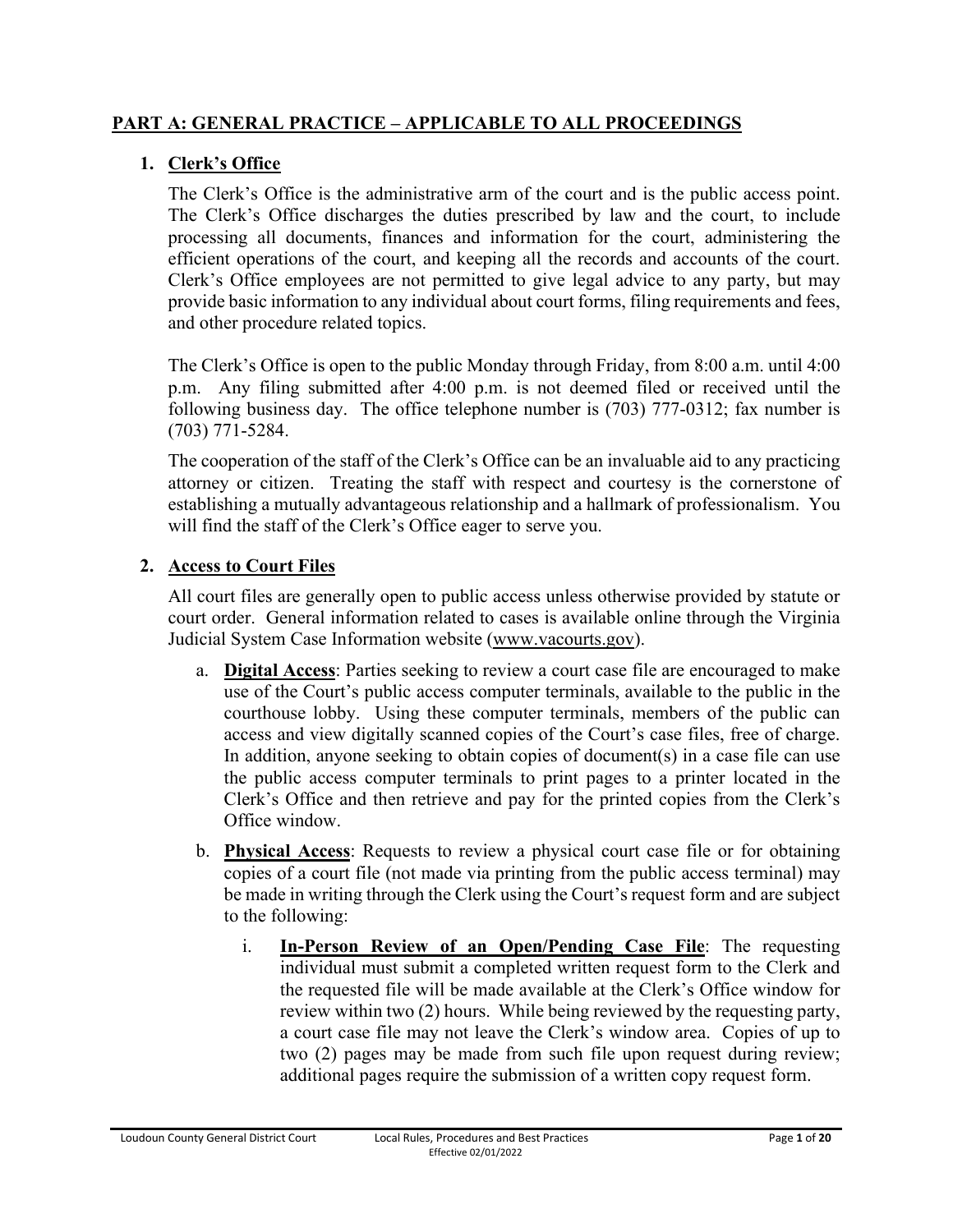- ii. **In-Person Review of a Closed Case File**: The requesting individual must submit a completed written request form to the Clerk and the requested file will be made available at the Clerk's Office window for review within three (3) business days. Case files may not leave the clerk's window area. Copies of up to two (2) pages will be made from such file upon request during review; additional pages require the submission of a written copy request form.
- c. **Exceptions to Open Access**: Certain case files or documents within case files that are confidential or sealed by statute, VSCR or court order (e.g., civil mental health commitment hearings, documents within Mental Health Docket files, civil protective order case files or criminal case files, bench notes) may only be accessed by legally authorized individuals with the permission of the Court or Clerk. Any person who believes he or she is improperly denied access to a sealed document or case file may submit a written petition to the Court for consideration or docket the request, as appropriate.

# **3. Copies**

Requests for copies of any court document made through the Clerk (other than documents printed from the public access computer terminals as referenced in LR A:2(a) above) must be submitted in writing and paid for prior to pick up or mail out. Any individual or party requesting a copy of an order or other court document to be sent to them by mail must include a return self-addressed stamped envelope and provide payment for the copies in advance; otherwise the copies will not be provided. Cases cannot be copied on the court date until the case has been processed after the court session has ended. No copy will be certified unless specifically requested. Written copy requests will be processed in the same time frames as contained in LR A:2(b) above. Copies of court documents may not be made by the public using handheld electronic devices such as cell phones, tablets or other portable scanners.

# **4. Filing Format & Related Requirements**

- a. All court filings must conform to the VSCR. This includes the requirement that filings should be typed and that any counsel or unrepresented party who files a pleading with this Court shall sign it and state his or her address, telephone number, fax number and e-mail address. All counsel licensed to practice law in Virginia shall include their Virginia Bar number. The Court and Clerk reserve the right to require any non-conforming filings to be revised pursuant to VSCR 7A:7(b).
- b. All court filings must be in the English language or have an applicable English language translation of the foreign language document(s) attached. The Court does not have its own document translation capabilities.
- c. Parties are encouraged to consult with the Clerk's Office regarding filing requirements, fees or other process related requests prior to filing. Filings that do not conform to requirements of state law or these Local Rules may be declined and returned to the filing party by the Clerk.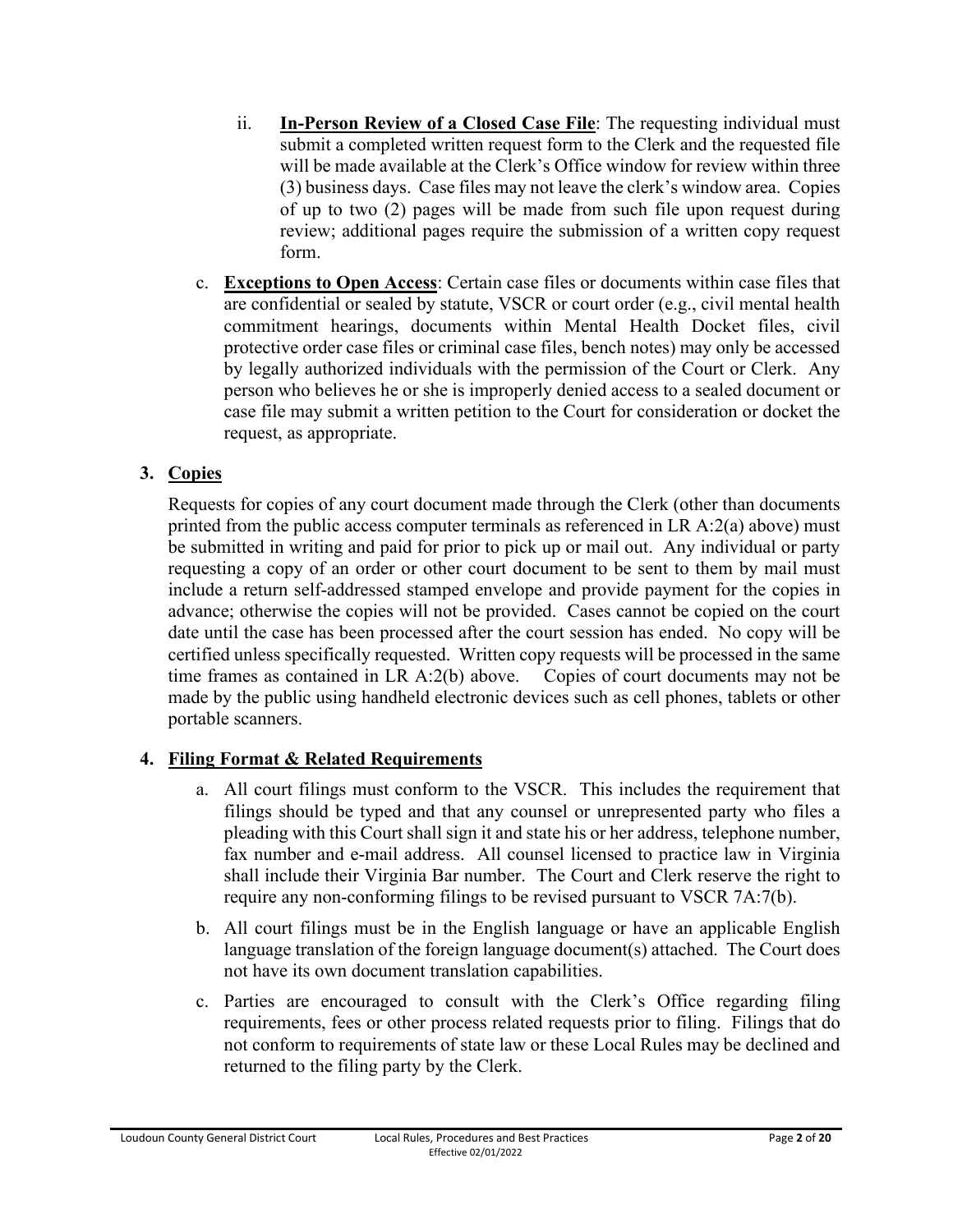- d. Fee waivers: Low-income persons, including persons receiving public assistance, may petition the Court to have certain filing fees or costs waived. See OES Form CC-1414. *Note*: this fee waiver provision does not apply to fines or court costs imposed in criminal or traffic matters.
- e. All filings that require a copy to be provided to the opposing party should be so certified consistent with the VSCR that such a copy has been provided to opposing party, to include a statement of the date and method by which a copy has been transmitted to the opposing party. Any *ex parte* communication with the Court by a party that is substantive in nature will not be considered by the Court.
- f. Any written request to the Clerk for performance of an administrative act or duty may be made by letter or the equivalent communication.
- g. Any written request to the Court for a non-administrative act related to a case or pending matter shall be made only by appropriate filing or pleading that conforms to all applicable VSCR and complies with the prohibition on *ex parte* communications. Waiver of this provision in emergency situations is subject to judicial discretion. This provision is not applicable to LR C:7(d) herein.

*For example*, counsel making a written request for a non-administrative action such as a continuance, rescheduling, dismissal or nonsuit, must do so by an appropriate pleading or filing, such as a *Praecipe*, Notice, Motion, or Order consistent with the VSCR. Requests for non-administrative court actions will not be recognized if made solely by means of an e-mail, letter or other informal written communication to the Court.

# **5. Best Practices**

This Court, from time to time, may develop and issue Best Practices Guidelines applicable to various matters that often come before the Court. Once issued, any such Best Practices Guidelines are incorporated as an **Appendix** to these Local Rules.

# **6. Appearances in a Pending Matter**

- a. **Counsel of Record**: Pursuant to the VSCR, the term "counsel of record" applies to both an attorney who has entered an appearance in a case, as well as to a nonattorney (unrepresented party) who has appeared in Court or submitted a signed pleading or other writing to the Court. Any non-attorney is required to keep the court updated with a valid residential address, telephone number, and active e-mail address or fax number (as applicable); and all counsel of record are required to keep the court updated with a valid mailing address, active e-mail address, telephone number, and fax number at all times during a pending proceeding. See VSCR 1:5 & 7A:3; Va. Code §§ 8.01-319(A), 16.1-88.03.
- b. **Appearance of Legal Counsel**: The signing of any pleading by an attorney on behalf of a party is deemed an appearance of counsel. However, the Court finds that it can be unclear both to the Court and to other parties of an attorney's status in a case if the attorney merely submits an unofficial letter, fax, e-mail or other correspondence that is not an actual pleading. It is a best practice, and the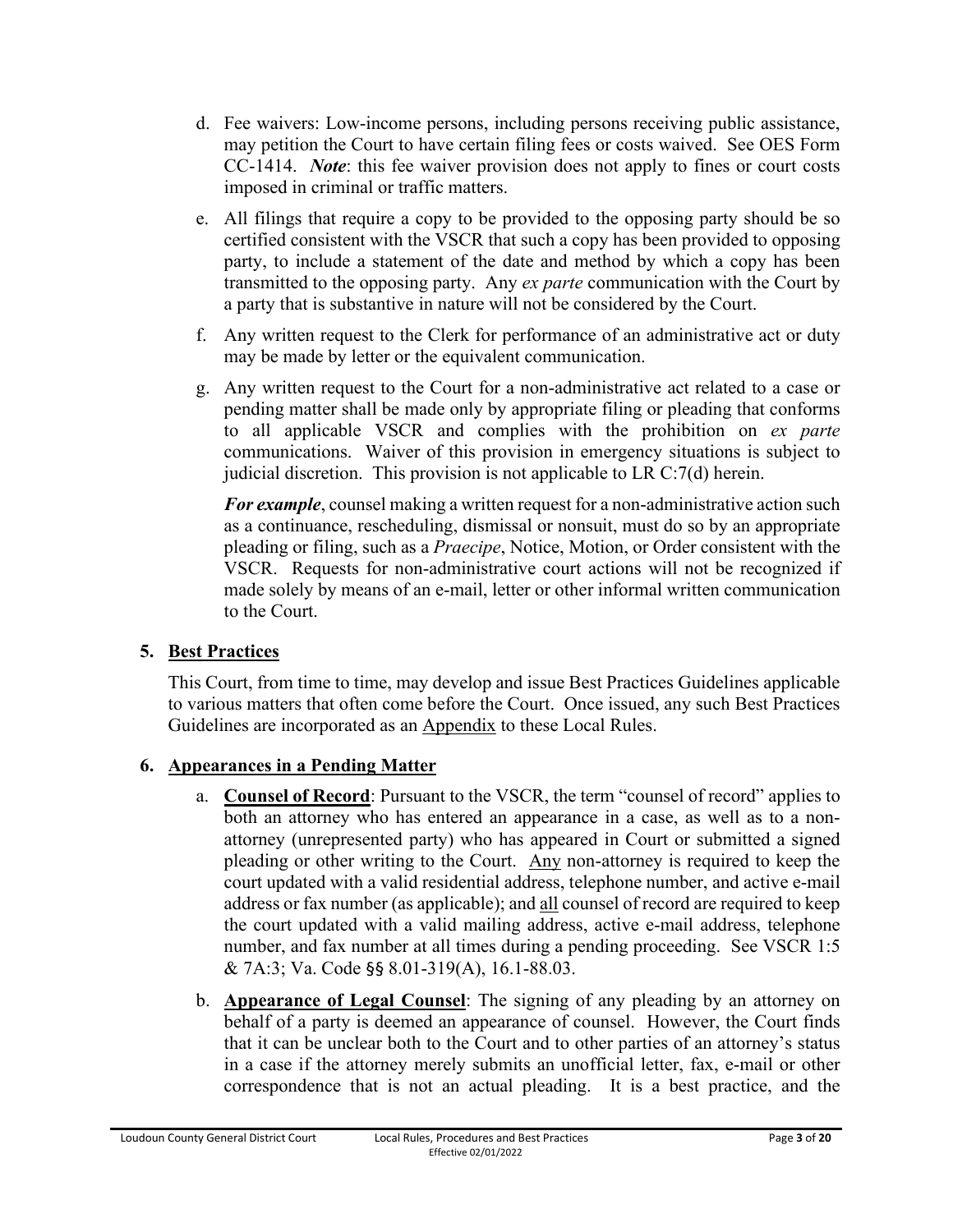preference of this Court, for any attorney appearing on behalf of a party to first note his or her appearance by formal Notice of Appearance, *Praecipe* or other appropriate filing consistent with the VSCR.

c. **Substitution of Counsel**: When an attorney or law firm has already entered an appearance as counsel of record on behalf of a party, or if counsel has already been appointed for a party, the Court will not recognize or act upon a filing by a different attorney or law firm unless and until a properly executed substitution of counsel order has been entered by the Court. This also means that any counsel of record remains counsel of record, with all related duties and obligations, unless and until an order of substitution is entered by the Court or counsel is otherwise granted leave to withdraw. See VSCR 7A:3.

# **7. Emergency Matters**

- a. Any filing that seeks immediate court action or variance from the procedures set forth herein should be appropriately labeled and identified in writing as an "Emergency." Any filing labeled or identified as an Emergency will be received by the Clerk but not docketed, and be brought to the attention of an available judge forthwith. The reviewing judge will assess the filing on its face and determine if such matter qualifies as an emergency and is otherwise entitled to exemption from the procedures herein or other priority treatment. If there is a specific docketing request related to the matter, the request should be clearly stated in the filing. Such matters will only be docketed at the direction or authorization of the reviewing judge. Any certification requirements pursuant to VSCR 1:12 continue to apply, unless exempted by statute.
- b. Matters that are automatically handled according to this Court's emergency filing procedure listed above, without need to be labeled or identified as an "emergency," include a Petition for a Preliminary Protective Order pursuant to Virginia Code §19.2-152.9 or a Petition for Unlawful Ouster/Exclusion pursuant to Virginia Code §55.1-1243.1.

# **8. Agreed Orders**

The Court encourages all parties to attempt to resolve matters or issues outside of court docket time when possible. Even when a matter is scheduled for trial, parties are free to continue negotiations or discussions of agreements on some or all matters pending before the Court. The Court encourages parties to submit proposed, fully endorsed, agreed orders to the Clerk, along with a written request to have the matter directed to chambers for consideration, in order to resolve agreed matters efficiently and without need for docketing. However, it is important to note that merely submitting a proposed agreed order to chambers does not mean the court will grant the proposed order. Responsibility rests on the submitting parties to check back with the Clerk's office to determine if the proposed order has been granted, denied or addressed in another manner. Any proposed consent orders submitted to the court are subject to the following:

a. Proposed agreed orders must be compliant with the VSCR;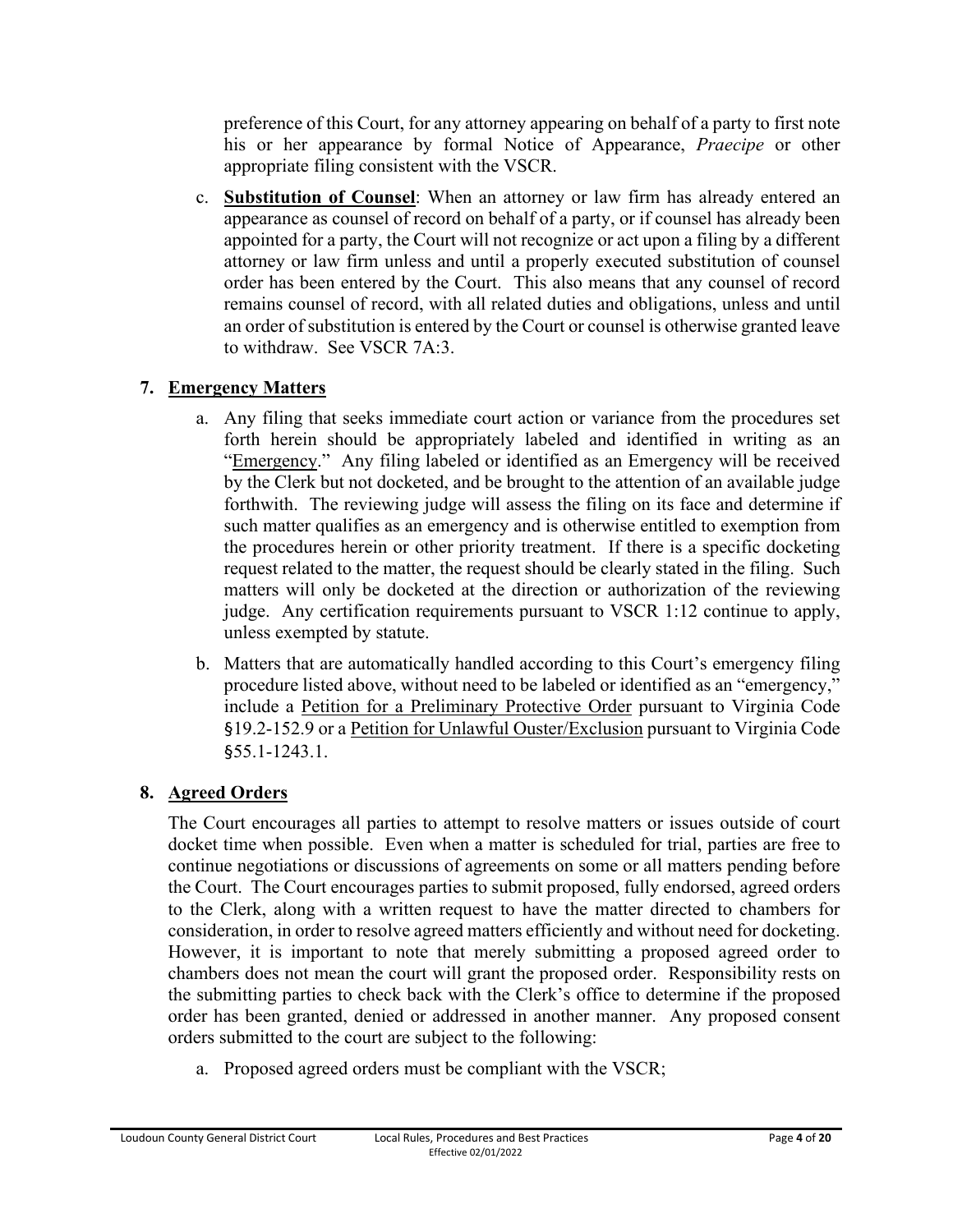- b. The submitted filing(s) should clearly state in writing if it is requested for the matter to be reviewed and entered in chambers prior to the scheduled court date. Proposed agreed orders that are filed with no accompanying motion, request for review or entry, or other indication will simply be filed and no action taken.
- c. Responsibility rests on the submitting parties to check back with the Clerk's office to determine if the proposed order has been granted or denied or addressed in another manner;
- d. A proposed consent order must be properly endorsed by all parties.
- e. Sufficient grounds, good cause and authority (where applicable) should be included with every proposed consent order, either in the proposed order or in an accompanying motion, to provide the Court enough information to make an informed decision on the proposed consent order. If there is insufficient information, the proposed order will be declined, denied or may be docketed by the Court for hearing, in the Court's discretion;
- f. Submission of a proposed consent order less than two (2) business days prior to a scheduled hearing is strongly discouraged.

*For example***,** if the parties submit a proposed agreed order to continue a scheduled trial, the parties should not rely upon that proposed agreement and should continue to prepare for trial unless and until the proposed order has been granted and entered by the Court. Mere submission of a proposed order by itself does not mean the Court will agree that continuing the scheduled trial is appropriate.

# **9. Motions, Generally**

- a. Unless exempted by statute, a copy of any motion filed with the Court is subject to VSCR 1:12, and must be provided to the opposing party at the time of filing.
- b. Motions will not be docketed for hearing unless specifically requested with proper notice given to the other party.
- c. Notice time requirements for motions are specified in other sections of these Local Rules by subject matter. Nonetheless, parties are encouraged to communicate with each other to schedule matters when both parties are available to be heard. For all motions, notice time is calculated from when the motion is received by the Court or other party, not from when it is sent by the filing party.
- d. Any electronic notice (i.e., e-mail) between the parties is governed by the VSCR.

*For example*, sending notice of a "48 hour" motion solely by U.S. mail two (2) days before the hearing date does not satisfy the notice requirements specified herein; nor does sending a "7 day" motion solely by U.S. mail on the seventh  $(7<sup>th</sup>)$  day before the requested or scheduled date.

# **10. Trials**

Trial docket time is limited and in high demand. The Court has the responsibility to responsibly manage its dockets to ensure the ability of all citizens to have access to justice. As such, all parties seeking relief from the Court should take note of the following: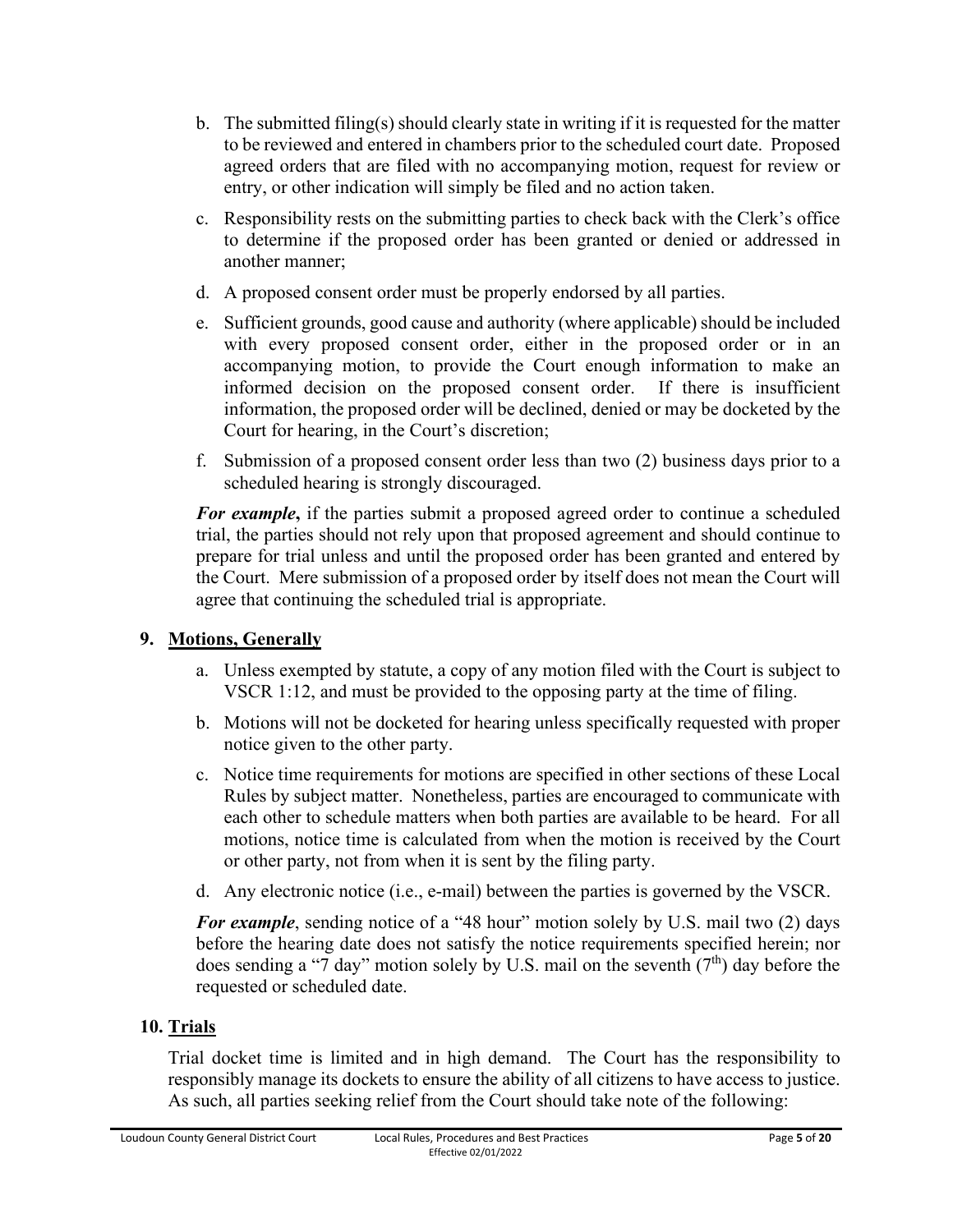- a. **Continuances**: Repeated continuances of matters set for trial deprive other citizens and litigants of the ability to have their matters adjudicated in a timely manner. A continuance of a matter scheduled for trial is strongly discouraged and will rarely be granted except for compelling reasons, or as otherwise stated herein. See also, VSCR 7A:14, and as otherwise provided herein. If serious illness is cited as a justification for a continuance request, written verification from a medical authority or professional may be required.
- b. **Stipulations**: Counsel and/or parties are strongly encouraged to reach stipulations in advance of trial about resolved or unresolved issues pending before the Court, admission of exhibits, and witness testimony.
- c. **Time Estimates/Limits**: It is expected that parties will be prepared to provide the Court with a time estimate for any trials and hearings. Parties must evaluate their respective case, evidence and arguments prior to court so as to provide an accurate time estimate to the Court. The Court reserves the right to control its do cket in its discretion and limit the docket time afforded to the parties for trial or other hearing.

# **11. Motions to Reconsider**

- a. Any party submitting a request for a reconsideration of a prior ruling must submit a written motion stating the reasons for his or her request for a hearing, with copy to the opposing party. The written motion will be brought to the attention of the appropriate judge for consideration. If the judge determines that the written motion provides insufficient cause to support scheduling of a hearing, then the motion will be denied summarily. If the judge determines that the written motion provides sufficient cause to support scheduling a hearing on the merits, then the Court will place the motion on the docket, with notice to both parties, to permit both parties to appear and present argument or evidence on the merits of the issue.
- b. These procedures do not change any rights, process or deadlines on any motion to reopen or for a new trial established under Virginia Code §§ 8.01-322 (civil), 8.01- 428 (civil); 16.1-97.1 (civil), 16.1-133.1 (criminal), or other applicable statute.
- c. Any motion to reconsider is subject to VSCR 1:1, unless exempted by statute, prior valid order, or other lawful authority.

# **12. Appeals**

An appeal from any final order of this Court must be filed, in writing, with the Clerk's Office within ten (10) days of the order; after ten (10) days, the right to appeal expires. In a criminal matter, an appeal bond may be required, in the discretion of the Court. In a civil matter, an appeal bond is equal to the total amount of the judgment ordered, unless otherwise specifically modified by the presiding judge (see Va. Code §16.1-107), and in unlawful detainer matters an appeal bond will also include future rents of five (5) months (in lease cases) or three (3) months fair market value (foreclosure cases)(see Va. Code §8.01-129(B)). The time to perfect a civil appeal bond varies by type of matter, by statute.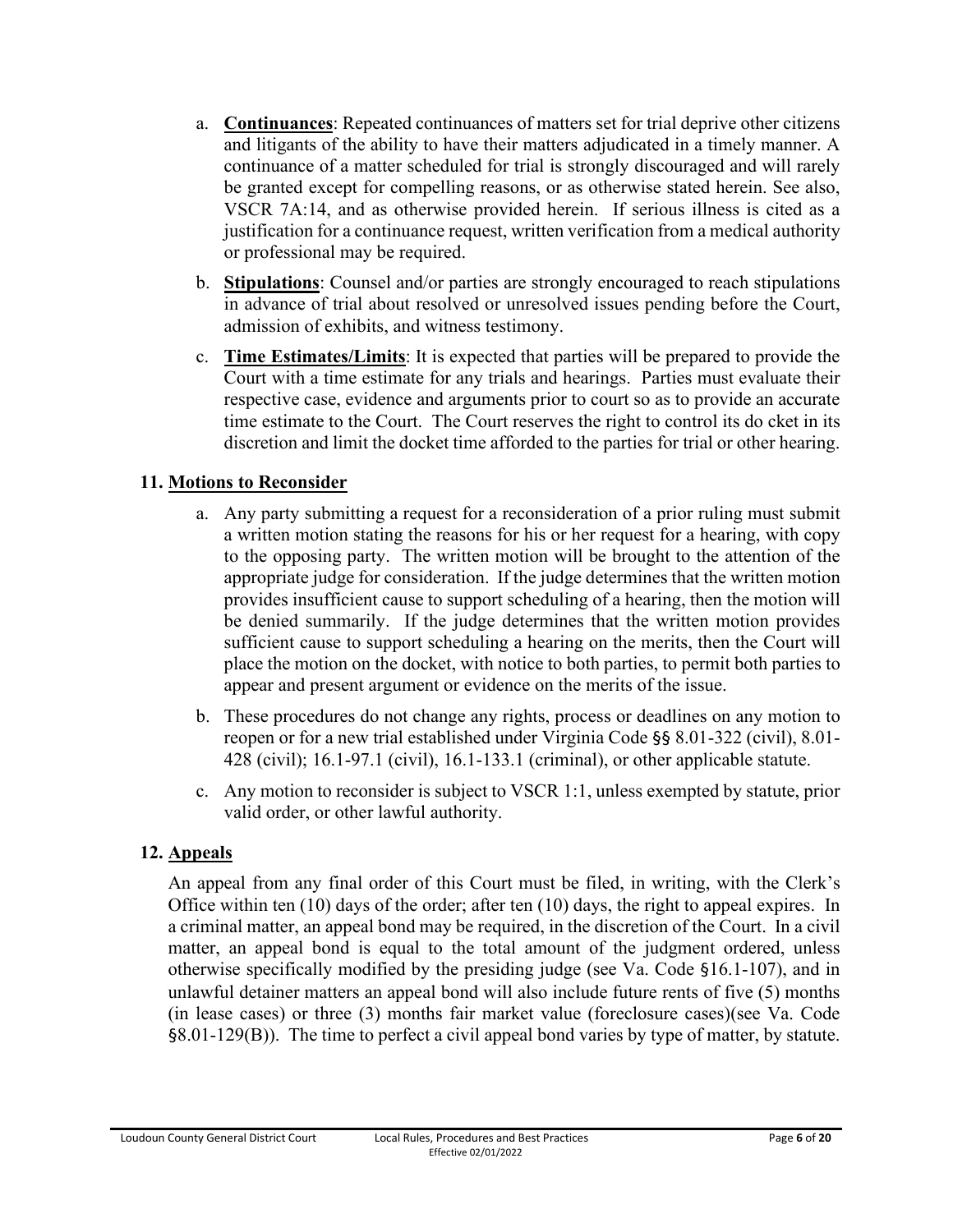#### **13. Language Services**

Language assistance services, in the form of verbal language interpreters, are available to litigants for scheduled court hearings, with advance notice. Spanish language interpreters are available in-person in the courthouse on a daily basis; however, they serve all the courts of this jurisdiction, and may have conflicting obligations at a given docket time if advance notice is not provided. No non-Spanish language interpreters are available on site without advance notice. Telephone language interpretation services may be arranged in the discretion of the presiding judge; however, in-person language interpretation is preferred. It is a best practice for the party or counsel of record to notify the Clerk's Office of a language interpretation need in writing as soon as possible, and in no event less than ten (10) days prior to a hearing; and further to check with the Clerk for confirmation three (3) business days after the request is made. A party may not use nor provide on their own an outside language interpreter for a court hearing without prior Court approval. Failure to provide the Court with advance notice of a language assistance need may result in the Court removing the related hearing from the docket or taking other appropriate action as the Court may determine.

# **14. Americans with Disabilities Act Accommodations**

The Americans with Disabilities Act ("ADA") was enacted to ensure that all qualified individuals with disabilities enjoy the same opportunities that are available to persons without disabilities. Upon request, the Office of the Executive Secretary of the Virginia Supreme Court assists with ADA accommodations for public programs and services of the Virginia District Courts.

Contact Information:

ADA Coordinator: Dr. Renee Fleming Mills Office of the Executive Secretary Supreme Court of Virginia  $100$  N.  $9<sup>th</sup>$  Street Richmond, Virginia 23219 Phone: (804) 786-6455 Fax: (804) 786-0109 E-mail: ADACoordinator@vacourts.gov

Services for persons with sensory impairments: The Virginia judicial system works in coordination with the Virginia Department for the Blind and Vision Impaired (VDBVI) to grant accommodations to court users with visual impairments upon request. The Court will also procure interpreters for the deaf through the Virginia Department for the Deaf and Hard of Hearing (VDDHH) upon request. Hearing assistance devices are available in each courtroom upon request.

Any special accommodation requests should be made through the Clerk's Office no less than ten (10) days prior to a hearing; and further the requestor is to check with the Clerk for confirmation three (3) business days after the request is made.

Other information pertaining to ADA accommodations may be found at: www.vacourts.gov/courts/ada/home.html.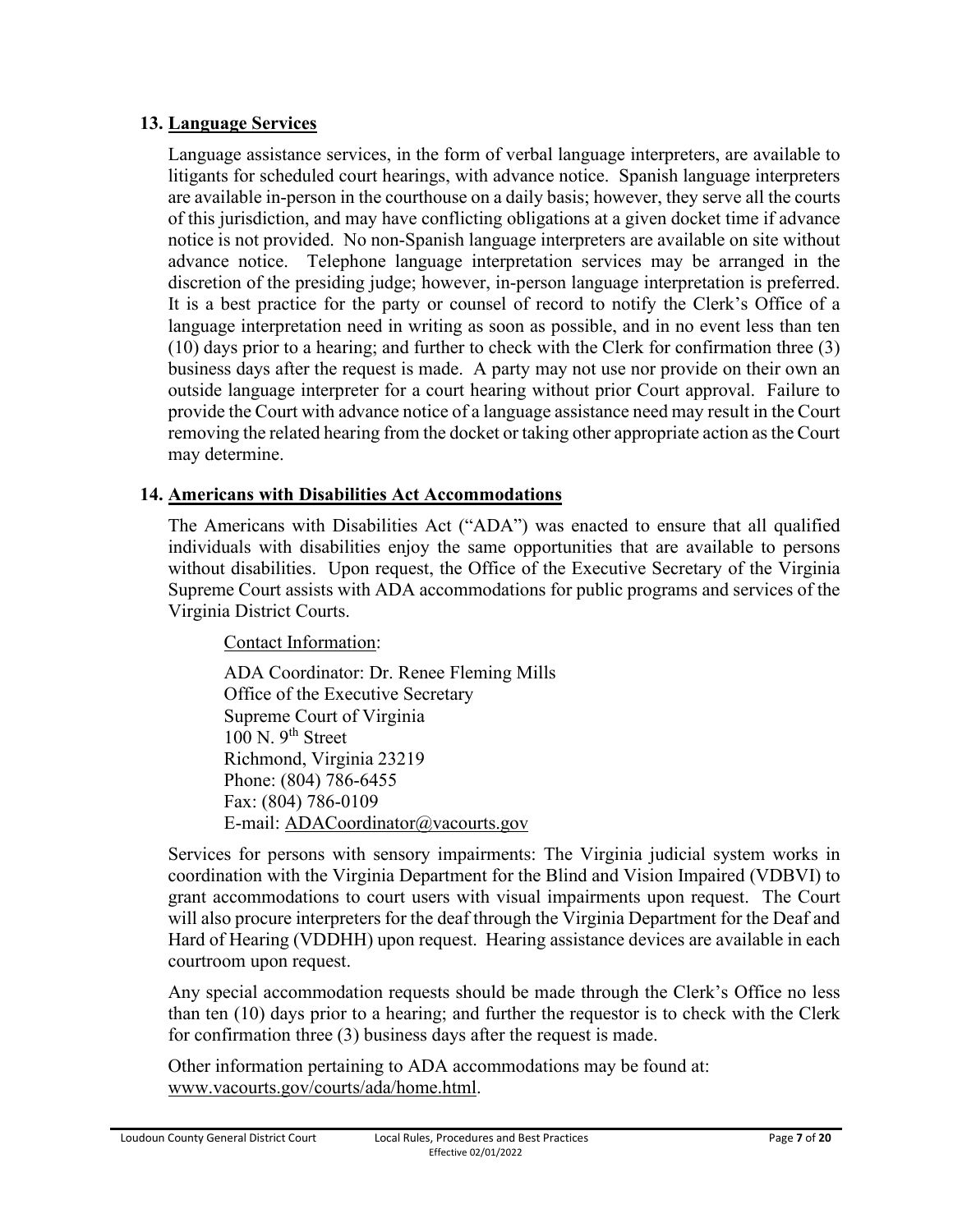### **15. Courtroom Management**

- a. While presiding, each judge has the full authority to direct the management and control of his or her courtroom, in that judge's discretion.
- b. Appropriate attire is required of all parties, counsel and witnesses in any courtroom of this Court.
- c. All persons attending proceedings in any courtroom of this Court shall, on the request of a law enforcement officer, submit to either an electronic search or a physical "pat-down" of his or her person, or both, in the discretion of the officer conducting the search, and shall also exhibit to each officer the contents of any parcel, handbag, carrying case or container of whatsoever nature.
- d. No person may bring a weapon, firearm or ammunition into a courtroom of this Court, unless that person is a sworn officer acting in performance of that officer's duties, or if such item is evidence in a pending case and is both in the custody of an authorized person and properly secured. Any unauthorized item is subject to seizure by a law enforcement officer. All armed sworn officers appearing dressed in civilian clothing must clearly display their badges and identifications at all times while in a courtroom or conference room of this Court.
- e. If an electronic device (e.g., cellular telephones, tablets, laptops, etc.) is needed for the presentation of evidence in this Court, but that same device is not permitted in the courthouse due to security measures, the party or witness in need of such device may make a request or motion to the presiding judge for an order authorizing a case specific exception for purposes of evidence presentation only.
- f. The conference rooms directly outside of each courtroom of this Court, but within the outer doors of each courtroom, are subject to the authority, control and direction of the Court, the Clerk and the presiding judge of such courtroom. Any party, counsel or citizen utilizing such spaces are expected to maintain proper decorum, avoid crowding, and use proper voice volume so as to avoid any disruptions to ongoing courtroom proceedings.
- g. Consuming food or chewing gum in any courtroom of this Court is prohibited.

# **16. Inclement Weather Policy**

- a. It is the general policy of this Court that if the Loudoun County Government closes or has a delayed opening due to inclement weather, then the Court will also close or delay opening, as applicable. The Court does reserve the authority to close on its own direction in certain circumstances even if County Government stays open. In any such event, the Court will make every effort to coordinate with the other Courts of Loudoun County with regard to an inclement weather-related closure or delay. *Note:* this policy is not related to any action(s) taken by Loudoun County Public Schools.
- b. Information regarding any such closure of the Court will be communicated via the Loudoun County Government website (www.loudoun.gov), the local bar association, the Court's telephone system and/or appropriate area news outlets.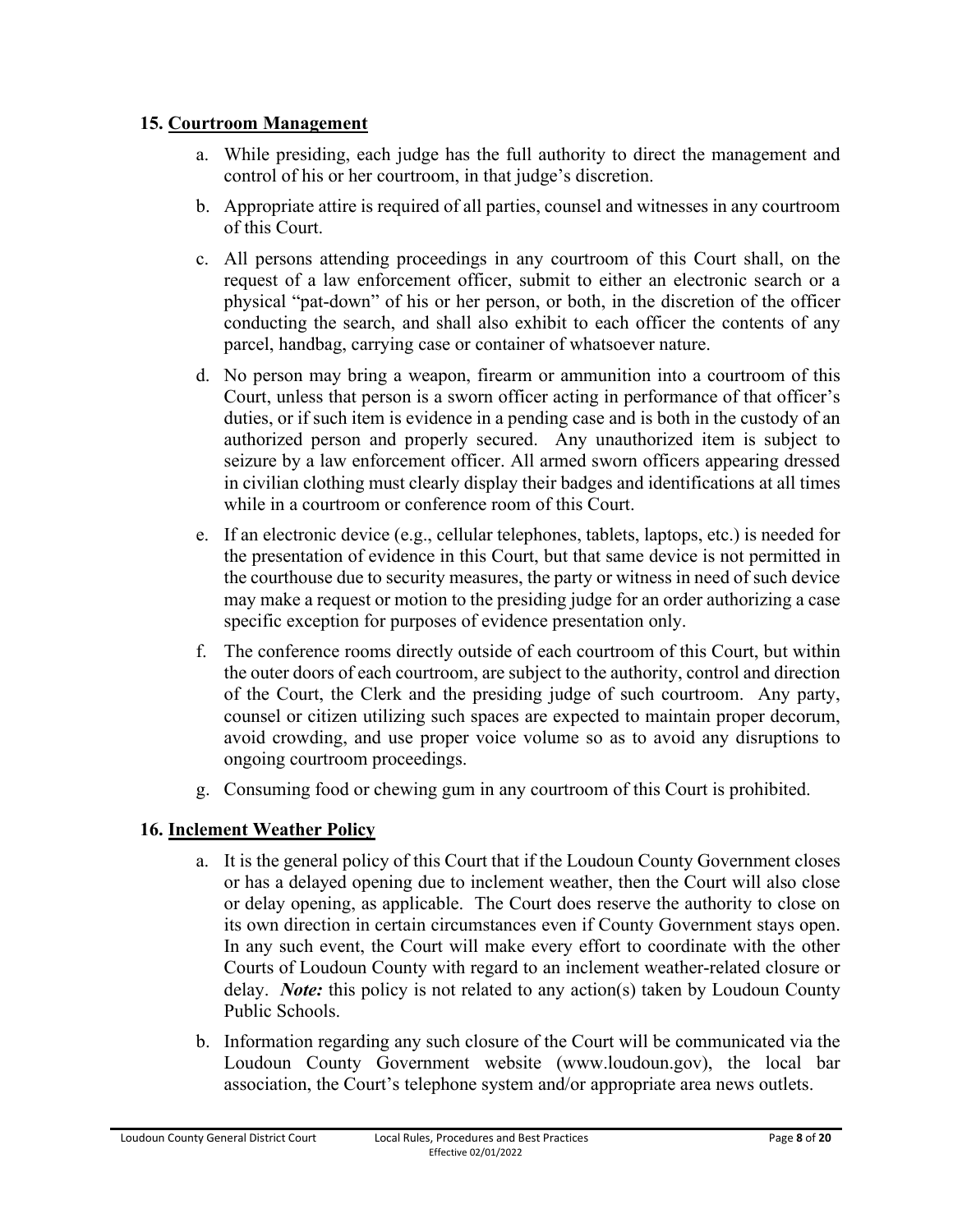c. A matter that is scheduled for a date on which the Court is not open due to an unplanned closure or delay will be rescheduled forthwith by the Court for a new available date and time, with coordination or written notice to issue to all parties and/or counsel of record. The only exceptions to this policy are for: a) civil protective order hearing(s) or civil mental commitment hearing(s), which have statutorily mandated deadlines; or b) motions scheduled for an 8:30 a.m. or 1:00 p.m. docket. Those specific matters will automatically carry over to the same scheduled time on the next day that the Court is open, unless otherwise specified by the Court.

# **PART B: CIVIL PRACTICE**

# **1. Civil Dockets**

- a. The Court's daily standard civil docket times are as follows, unless specially set by the Court: 8:30 a.m., 10:00 a.m., 1:00 p.m., and 1:30 p.m.
- b. The Court's weekly standard civil docket structure for the year is set out in **Appendix A**, attached and incorporated herein by reference.

# **2. Civil Return Dockets and Scheduling**

- a. If only one party and/or counsel of record appears for a civil return and represents to the Court that, by agreement, the matter is to be scheduled or otherwise continued, then the appearing party and/or counsel of record is required to forthwith send written notice to the opposing party of the next court date and of any related deadlines ordered by the Court at the civil return hearing, and certify the same to the Court.
- b. At a first civil return, the Court will generally grant either party, upon request, one (1) continuance on a return docket to pursue settlement or otherwise prepare the case before a trial date is scheduled. In such event, the Court reserves the right to order pleadings even if the matter is not yet scheduled for trial, in its discretion. This policy does not apply to landlord-tenant matters, or other civil matters granted priority on the docket by statute, absent consent of the parties.
- c. Parties are limited to two (2) continuances on the civil return docket for potential settlement discussions (prior to scheduling of trial), absent good cause shown.
- d. If a party appears for a civil return and requests authorization for an alternative process to issue, such as an Alias process, a Rule to Show Cause, or a Capias, and then that party fails to file such process by the deadline set by the court, such matter(s) will be dismissed without prejudice.
- e. When a party requests that a matter be scheduled for trial, the parties must provide the Court with a good faith total time estimate for trial duration. The Court reserves the right to limit the parties to the good faith time estimate provided, and remove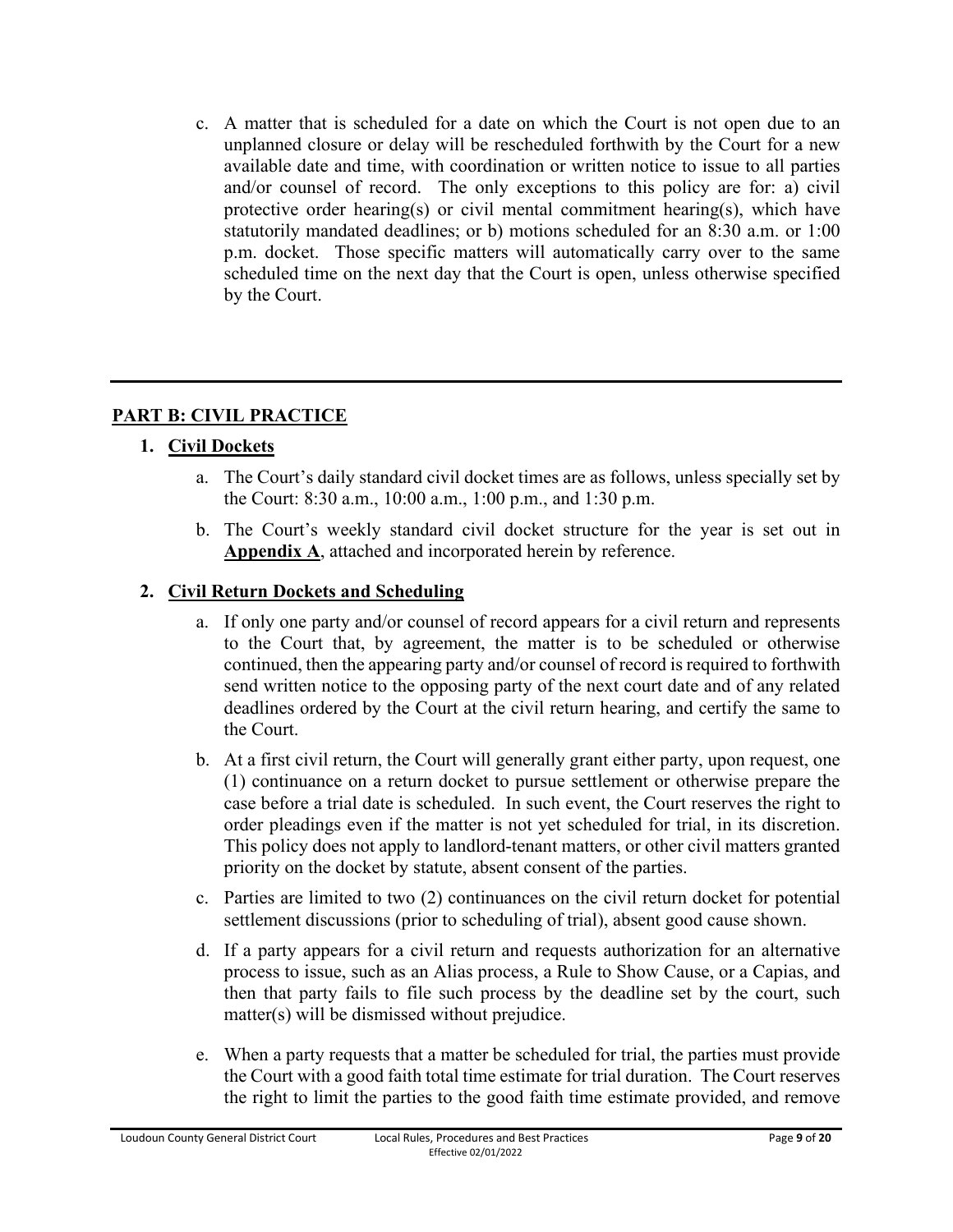matters from the docket that substantially differ from such time estimate. If a party becomes aware of a substantial change in time estimate for trial after a matter is scheduled, it is expected that counsel of record will advise the Court of the amended good faith time estimate, in writing, no less than ten (10) days prior to the scheduled trial date. A law firm or counsel of record is limited to two (2) scheduled civil trials on any one (1) trial date.

- f. The Court will generally order pleadings, in the form of a written bill of particulars and a written grounds of defense, upon request of either party. The Court, in its discretion, may also order the same on its own motion. See VSCR 1:4, 7A:8, 7B:2.
- g. **Default Judgment Procedures**: In any civil matter where default judgment is requested in person by a party at the civil return docket, and the matter involves unliquidated damages, the Court will schedule a damages hearing (*ex parte* proof hearing) pursuant to VSCR 7B:9(c). If, however, the matter is a liquidated damages claim based on a written agreement and default judgment is requested pursuant to Va. Code §§ 8.01-28 and 16.1-88, the Court will note the request and then take the matter under advisement for a post docket review. The party requesting default judgment should be prepared to offer any additional materials not already in the Court's file in support of judgment at the time the matter is called. See also, **Appendix B**, Best Practice Guidelines: Debt Collection
	- i. Upon post docket review, if the Court is satisfied that all requirements have been met and default judgment is appropriate, the Court will enter judgment accordingly. The requesting party will be able to verify that judgment was granted as requested by checking the case information available on the Virginia Judicial System case information website within three (3) business days of the court date.
	- ii. Upon post docket review, if the Court is not satisfied that default judgment is appropriate, the Court will reset the matter on a civil return docket for a future date for the party to present *ex parte* proof or otherwise address the issue(s) preventing entry of previously requested judgment. The burden rests with the requesting party to check the case status information available on the Virginia Judicial System case information website (or in the alternative, call the Clerk's Office) to see if the case has been reset for another date and the comments posted regarding any potential defective issues or lacking evidence. No notice will be sent to the requesting party. If the party fails to appear for the newly docketed date, or appears but is unprepared to address the matter, the Court will dismiss the case without prejudice.

# **3. Civil Motions; Docketing of Pre/Post-trial Matters**

a. Civil motions or other pre-trial requests for court action in a civil case may be placed on the docket by a party providing at least seven (7) day advance written notice to both the Court and the opposing party, unless otherwise stated herein or by statute. Civil motions of ten (10) minutes or less may be docketed for hearing on any regular civil return docket. Civil motions of more than ten (10) minutes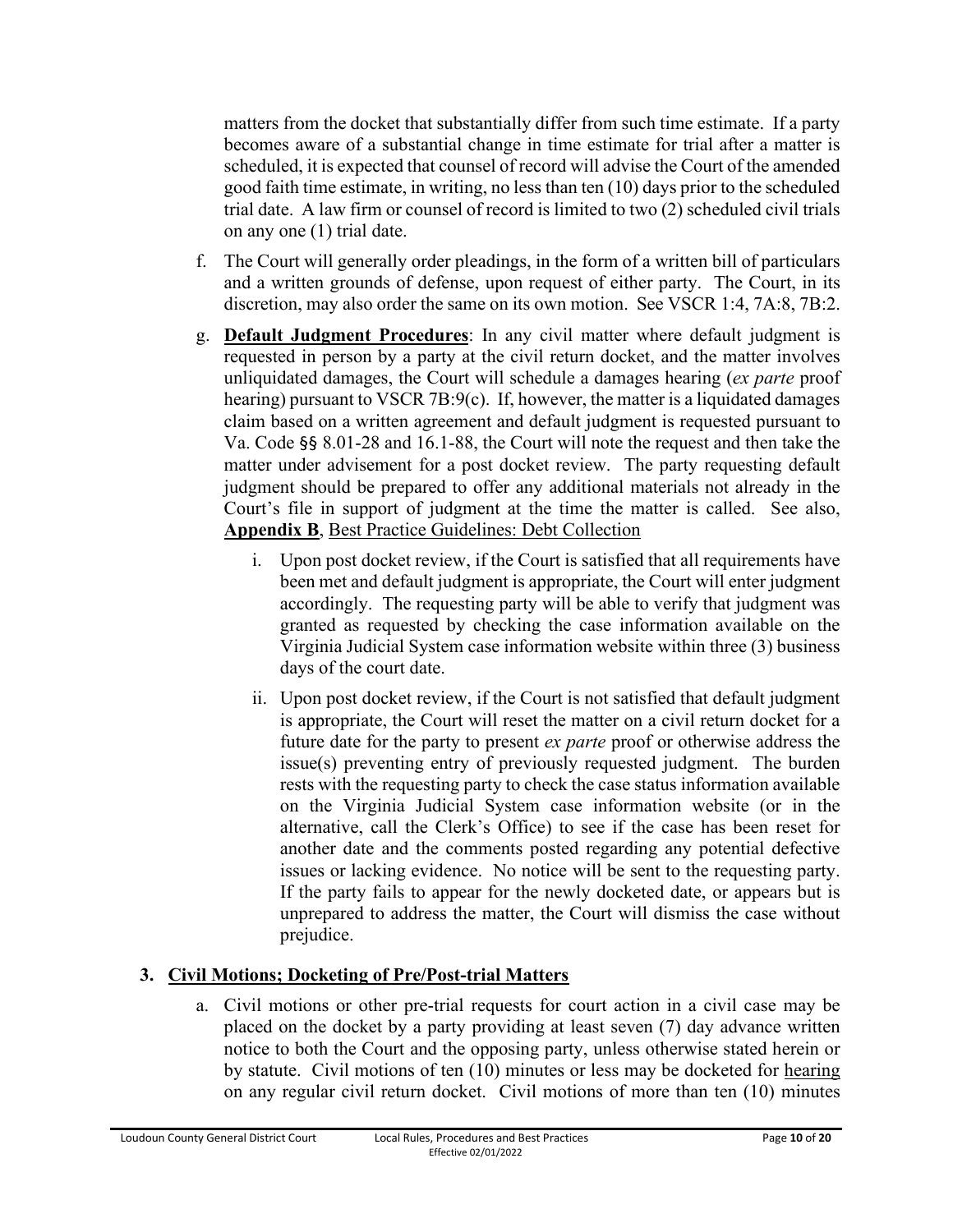shall be docketed for scheduling only on any regular civil return docket, and then set specially by the Court at the return. It is a best practice to include a time estimate for the motion in any *Praecipe*, Notice or Motion that is filed. Parties are encouraged to consult with the Clerk about the availability of potential hearing dates.

- b. Any civil motion that is not properly docketed by a party may be removed from the docket by the Court without notice.
- c. Proposed settlement orders, or other related agreed orders may be submitted to the Clerk with a written request for the matter to be considered in chambers in advance of a scheduled hearing date. Proposed continuance orders of a matter already scheduled for trial is strongly discouraged, absent good cause shown. See also LR A:4 regarding proposed agreed orders.

#### **4. Requests for Attorney's Fees**

A request for attorney's fees in a civil matter must be supported by evidence, to include a proper attorney's fees affidavit, and an accompanying statement of account or other itemization of time and costs allocated to the matter, if appropriate. Witness or party testimony may also be offered; however, attorneys will not be permitted to testify in support of their own attorney's fees. At trial, the affidavit and any other relevant evidence of attorney's fees must be presented as part of the case in chief, unless otherwise specifically directed by the presiding judge. If requested as part of default judgment or summary judgment, the affidavit and any other related evidence of attorney's fees must be presented at the time that judgment is requested. An attorney's fees request based on written contract, note or other instrument must have the appropriate provision of the authorizing document highlighted, underlined or otherwise clearly marked.

#### **5. Remote / Video Appearances**

Remote appearances (audiovisual or telephonic) are only permitted in civil matters as may be authorized by statute or by order of the Virginia Supreme Court.

If and when such legal authority exists, a party requesting a remote appearance must submit a written request to the Court for permission to appear remotely no less than two (2) business days ("48 hours") prior to the applicable court appearance. Such request is considered a motion, subject to all applicable VSCR. Granting any such request is in the Court's sole discretion.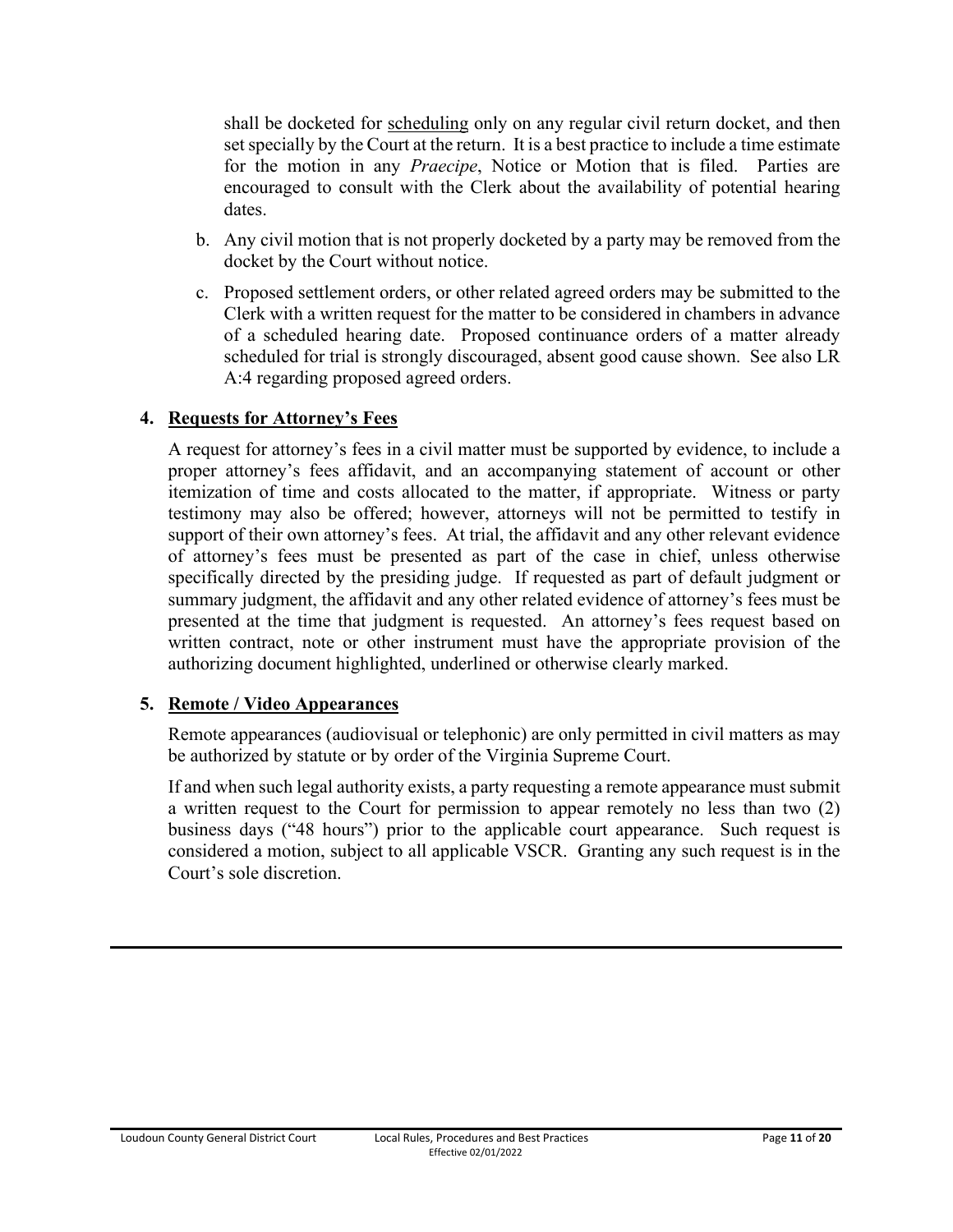### **PART C: CRIMINAL & TRAFFIC PRACTICE**

#### **1. Criminal & Traffic Dockets**

- a. The Court's daily **criminal** docket times are as follows, unless specially set by the court: 8:30 a.m., 10:00 a.m. (as may be designated), and 1:00 p.m.
- b. The Court daily **traffic** docket times are as follows, unless specially set by the Court: 8:30 a.m., 10:00 a.m. (as may be designated), and 1:30 p.m.
- c. Arraignment hearings are heard daily at 11:15 a.m.
- d. Bail or bond review and revocation hearings are heard daily at 1:00 p.m. (unless otherwise scheduled by the Court for 8:30 a.m. on certain morning-only dockets).
- e. Preliminary hearings in criminal felony matters are heard daily at 1:00 p.m. after the conclusion of any bail or bond hearings. Preliminary hearings in traffic related felony matters are scheduled on the traffic court docket corresponding with the traffic court date assigned to the charging law enforcement official.
- f. The Court's weekly criminal and traffic docket structure for the year is set out in **Appendix A**, attached and incorporated herein by reference.

### **2. Criminal & Traffic Motions; Docketing of Pre/Post-Trial Matters**

- a. **Standard Motions ("48-hour")**: A motion in a criminal or traffic case, or other pre- or post-trial requests for court action, may be placed on the docket by a party providing at least two (2) business days (a/k/a "48 hours") advance written notice to both the Court and the opposing party, unless otherwise stated herein or by statute. The motion must be filed by 12:00 p.m. for the day of filing to be counted toward the notice requirement. If counsel believes in good faith that the matter will take more than ten (10) minutes (total), then counsel should advise the Court at the outset, and the Court reserves the right to reschedule the motion for an alternate docket time or date.
- b. **Priority Motions ("24-hour")**: The priority motions listed in this sub-section may be placed on the docket by a party providing at least one (1) business day  $(a/k/a)$ , "24 hour") advance written notice to both the Court and the opposing party, unless otherwise stated herein or by statute, to-wit:
	- i. Motion for Bail/Bond
	- ii. Motion to Withdraw as Counsel
	- iii. Motion for Competency or Sanity Evaluation

The motion must be filed by 12:00 p.m. for the day of filing to be counted toward the notice requirement. If an opposing party claims surprise or insufficient notice for any such motion, the presiding judge will determine if and when the subject motion is addressed, in the Court's discretion.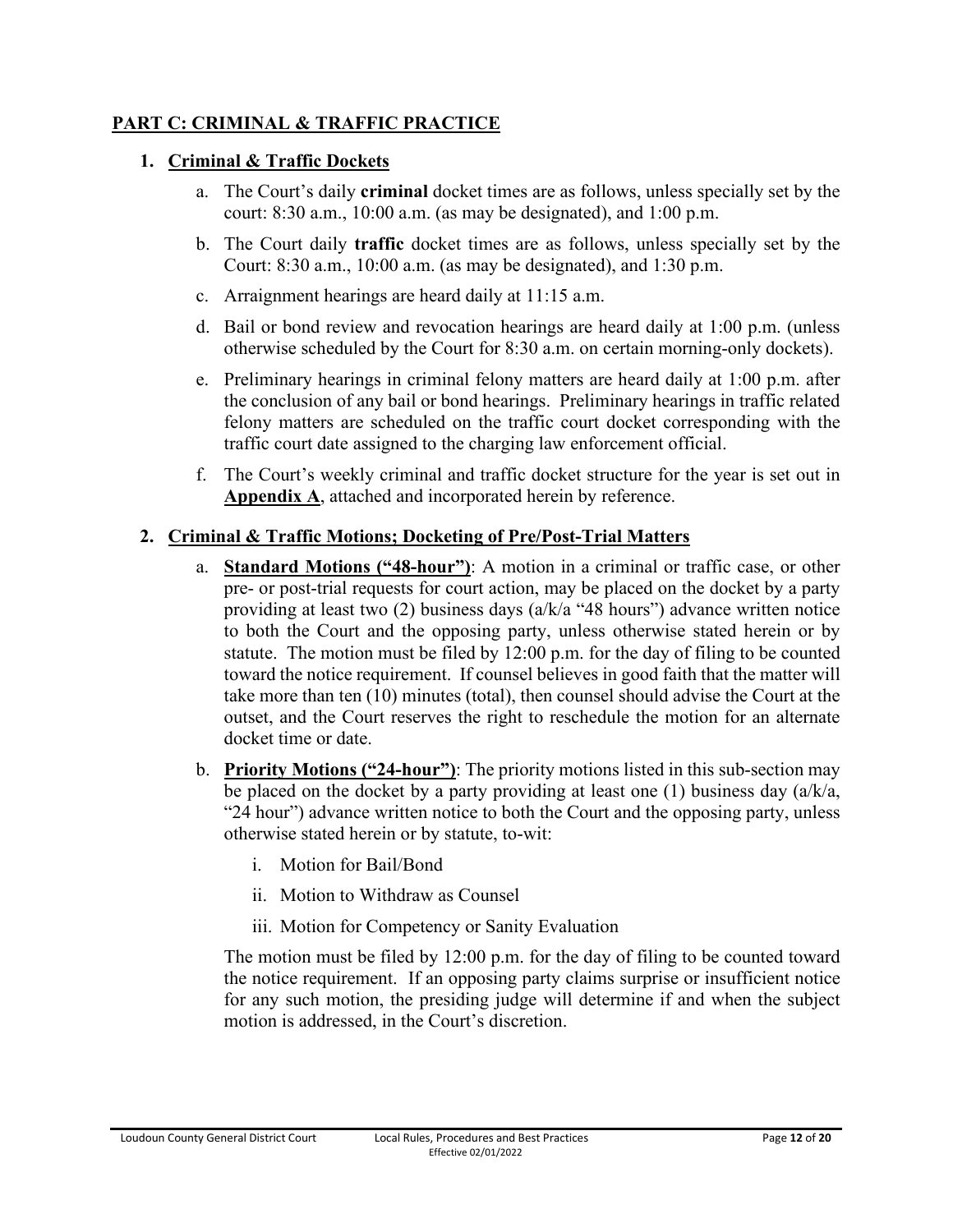### c. **Bail/Bond Motions**:

- i. The advance notice requirement for bail/bond motions referenced above may not be waived by the parties except with the consent of the Court. Further, oral requests to schedule a bail or bond review hearing will only be considered with the consent of the opposing party.
- ii. Notice of a bail or bond review motion should also be provided to the local Pretrial Services agency when the defendant has already been placed under the supervision of Pretrial Services, or if either counsel anticipates requesting GPS or Soberlink monitoring.
- iii. In most cases, bail or bond hearings will be conducted with the defendant appearing remotely by video/audio link with the detention facility. If counsel of record desires the in-person presence of the defendant, a request for the same must be made via the Clerk no less than 24 hours prior to the bail or bond hearing.
- iv. In a bail or bond hearing, the Rules of Evidence are relaxed. Parties may present evidence by proffer. As with any representations made to the Court, the Court expects that any proffering counsel has taken appropriate steps as an officer of the court to ensure and verify the reliability of any information that is presented by proffer. In addition, if certain proffers are not accepted by the opposing party, the proffering party should be prepared to present other evidence to support the particular issue.
- d. **Suppression Motions and Pre-trial Evidentiary Motions**: The Court will presume that any suppression motion filed in advance of the trial date will be heard on the date and time designated for trial, unless otherwise scheduled or ordered by the Court. If a party wishes to schedule a suppression motion or other pre-trial evidentiary motion for a hearing in advance of trial, and the motion is expected in good faith to take more than ten (10) minutes, then such motion should be placed on the motions docket for scheduling, and then set specially.

# **3. Discovery**

The Court has standardized the procedures for making a discovery request pursuant to VSCR 7C:5. A non-standard discovery motion must be docketed for hearing as a two (2) day (48 hour) motion. A standard 7C:5 discovery request does not require a docketed motion, and shall be accomplished as follows:

- a. The motion for standard 7C:5 discovery must be on the form specified by this Court and available to all parties, and be filed no later than ten (10) days before the scheduled trial and/or preliminary hearing date.
- b. Upon filing a motion for discovery with this Court and a copy to the Commonwealth, as provided in Virginia Supreme Court Rule 7C:5, the Commonwealth must provide counsel for the Accused the opportunity to hear, inspect and copy or photograph the following information or material when the existence of such is known or becomes known to the prosecuting attorney or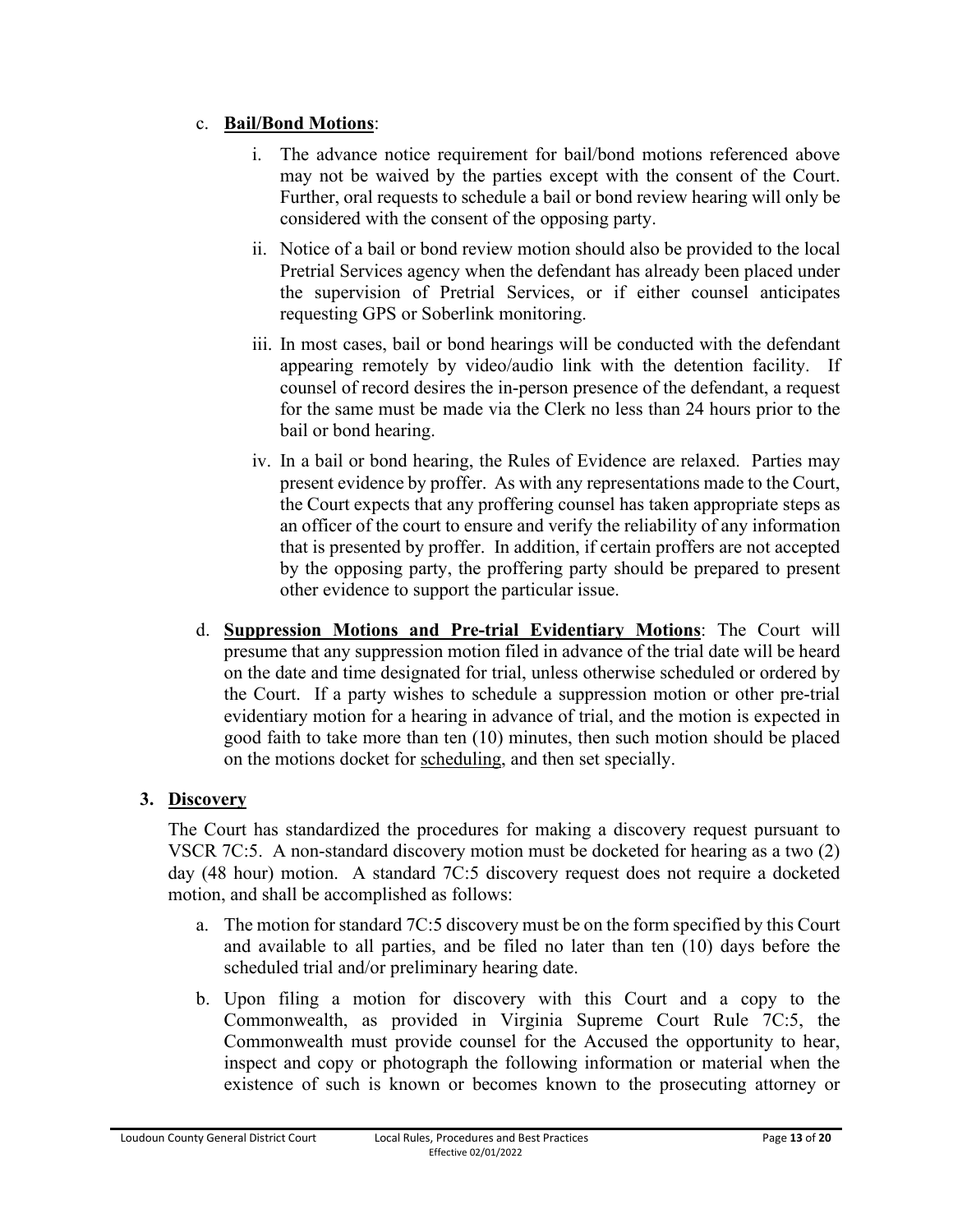representative of the Commonwealth and such material or information is to be offered in evidence against the Accused in this Court:

- i. any relevant written or recorded statements or confessions made by the Accused, or copies thereof and the substance of any oral statements and confessions made by the accused to any law enforcement officer; and
- ii. any criminal record of the Accused.
- c. The Commonwealth must provide the discovery authorized by this Local Rule no later than ten (10) days after the filing of the motion and service on the attorney for the Commonwealth or on the date of trial and/or preliminary hearing, whichever comes first.
- d. Counsel for the Accused shall be responsible for making the appropriate arrangements with the Commonwealth in a timely fashion to facilitate the discovery authorized herein, including travel to the Office of the Commonwealth Attorney.

### **4. Waiver of Appearance in Court by the Defendant**

A defendant or defendant's counsel may not unilaterally waive the in-person appearance of the defendant on any jailable offense where the possibility of incarceration has not previously been waived by the Court. An exception to this requirement exists if the Commonwealth moves to amend the offense to a non-jailable offense.

#### **5. Remote / Video Appearances**

- a. Remote appearances (defined by Virginia Code as a live two-way audiovisual connection) by a defendant are only permitted in criminal matters as authorized by statute (Va. Code § 19.2-3.1) or by authorization of the Virginia Supreme Court.
- b. Absent authorization by state law or the Virginia Supreme Court, traffic infractions are not authorized for remote appearances by a defendant, nor are misdemeanor trials or felony preliminary hearings.
- c. Arraignments and bail or bond review hearings may be conducted by remote appearance of the defendant at the direction of the Court. See also LR C:2(b).
- d. Consent of all parties is required for a remote appearance of the defendant in the following proceedings: (i) entry of a plea of guilty or nolo contendere and the related sentencing of the defendant charged with a misdemeanor or felony; (ii) entry of a nolle prosequi or dismissal; or (iii) a revocation proceeding pursuant to Va. Code § 19.2-306. It is the policy of this Court that such consent must be in writing. Court Forms are available for the parties to use for purposes of recording the consent of all parties. See Plea Agreement Form, reverse side.

# **6. Scheduling of Trial & Witness Subpoenas**

a. **Traffic infractions involving accidents**: Where a traffic infraction case involves an accident, witnesses do not be subpoenaed for the defendant's first appearance in Court. If the case is contested or is unable to be resolved on the first appearance, the case will be set for trial and witnesses need to be subpoenaed for that second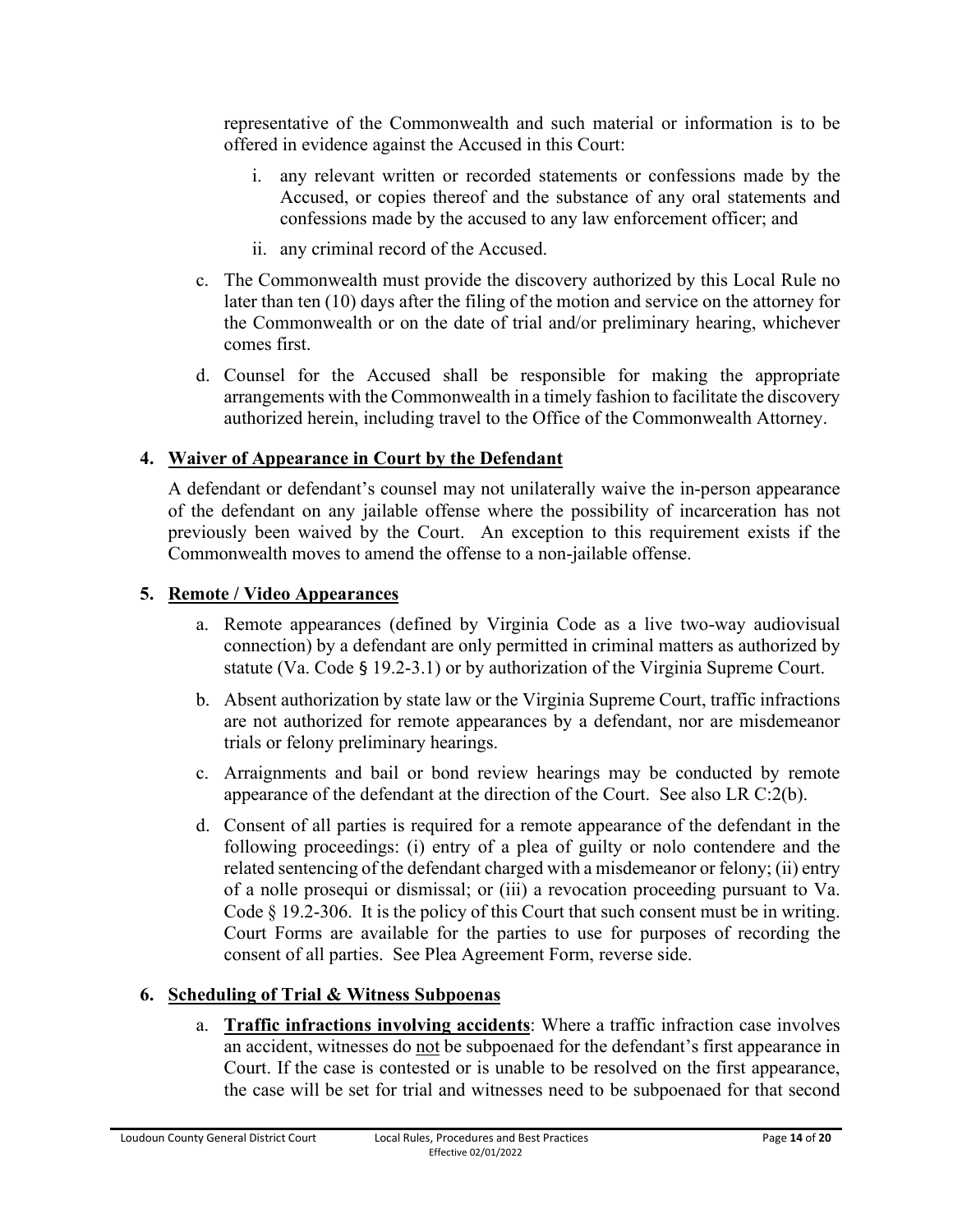court date. If police officers or deputies are directed by the Commonwealth's Attorney to prepare witness subpoenas in such matters, then such witness subpoenas should be submitted to the Clerk's office fully completed with only the trial date left blank; the Clerk will fill in the trial date (only) and send out for service when the trial date is set. The subpoena (with no trial date filed in) are to be filed by the deputy or police officer at the Clerk's Office with the summons. In those cases where the complainant is a civilian, the magistrate should have the complainant fill out the subpoena (leaving the date for trial blank) and attach it to the warrant so the trial date can be filled in by the Clerk.

# b. **Traffic misdemeanors involving accidents**:

- i. Defendants with counsel on the first court date will have an opportunity to discuss and/or resolve their case with the Commonwealth; witnesses will not be subpoenaed for that first date. If the case is not resolved, then a new date will be set for which witnesses are to be subpoenaed.
- ii. Defendants not represented by counsel on the first court date will be advised of their charges and right to counsel and given a new date to return to Court with an attorney. Regardless of counsel status at the first date, witnesses are to be subpoenaed for the second date (unless an order has been entered specifying otherwise).

#### c. **Criminal and traffic misdemeanors** *not* **involving accidents**:

Witnesses are not required to be subpoenaed for the defendant's first scheduled court date, whether or not the defendant appears with counsel. At the first scheduled court date for a misdemeanor, unrepresented defendants will be arraigned and advised of their right to counsel, given court-appointed counsel if they qualify and jail has not been waived, and given a trial date. Represented defendants will be given a trial date. In either scenario, the witnesses must be subpoenaed for the next court date (unless otherwise specified by the Court).

d. **Exceptions**: In all cases in which the defendant is in custody when arraigned, the case will be set for trial when the defendant is arraigned, and witnesses are to be subpoenaed for that next scheduled court date (unless specified otherwise by the Court).

# **7. Continuances in Advance of Hearing Date**

- a. **Jailable Offenses**: If the Defendant is not present in court when a continuance motion is heard or granted in any matter involving the possibility of a jail sentence, then the Defendant is required to submit a signed written acknowledgment of the new court date to the Court within ten (10) days, unless such requirement is waived or modified by the Court. See also Va. Code §19.2-266.3.
- b. **Felony matters**: A continuance request for any felony matter must be made in court by docketed motion.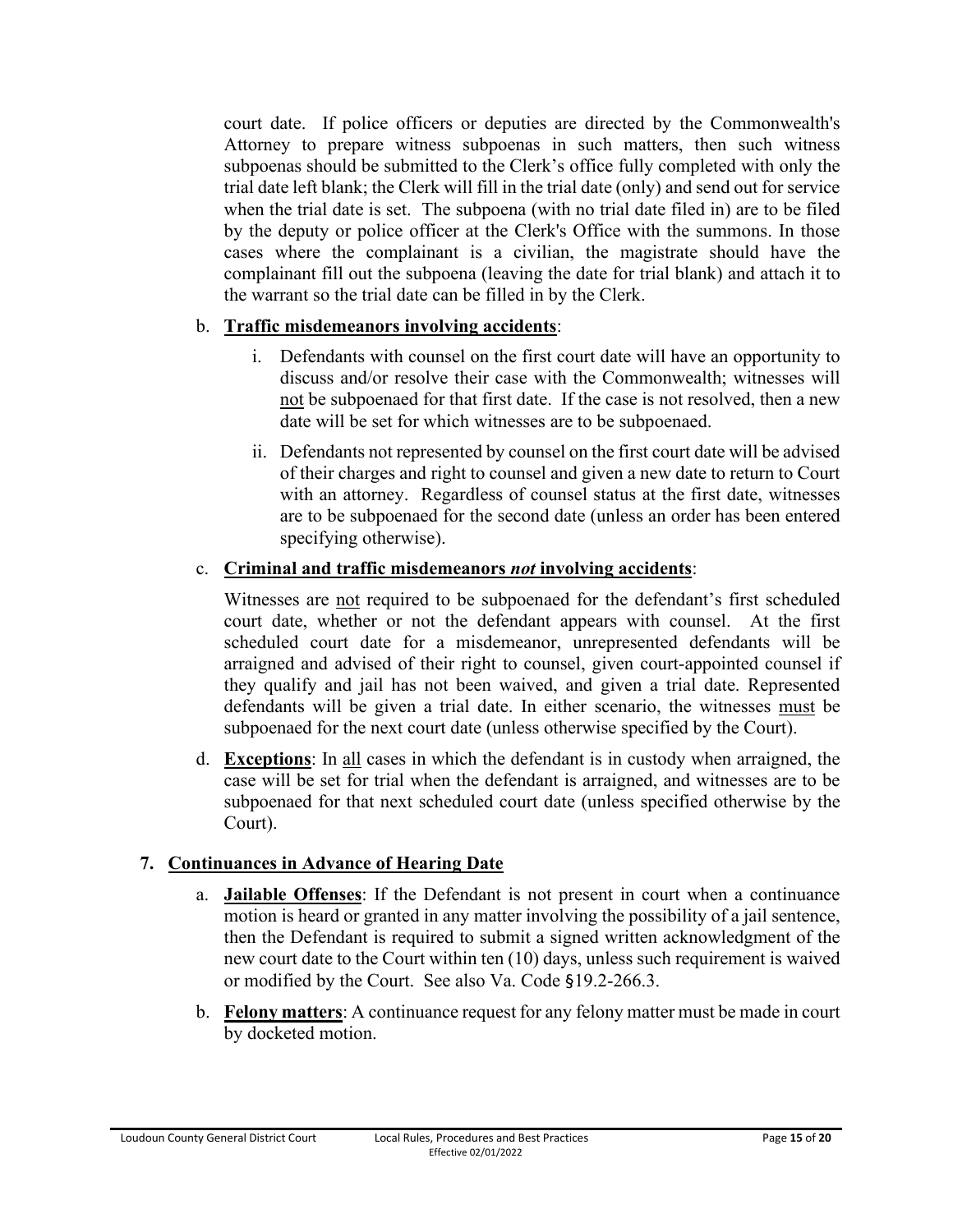- c. **Agreed Continuance for misdemeanor or traffic infraction ("Ten (10) Day Continuance")**: Up until ten (10) days before the **first** scheduled court date, a misdemeanor or traffic infraction matter may be continued by counsel of record or non-attorney, by agreed order with the Commonwealth, without the need for the motion to be docketed (see LR A:6). The new court date will be treated as a first return date to determine whether the case can be resolved without a trial, unless otherwise specified. Parties may agree to have witnesses subpoenaed for the new date, but the agreed order must set this out. An agreed continuance order that does not specify whether or not witnesses are to be subpoenaed may be rejected by the court, or designated by the Court for trial with witnesses necessary.
- d. **Telephone Continuance (traffic infractions only)**: Up until ten (10) days before the first scheduled traffic court date, traffic infractions (only) may be continued by a defendant, through the Clerk's Office by phone or at the Clerk's Office window. Agreement of the Commonwealth is not required. This process may only be used for the first continuance for traffic infractions, and the case will only be continued to the officer's next scheduled court date. Any subsequent continuance requests must be docketed.
- e. **Change to a Court Date on Summons**: Once a summons has been served to an accused by a law enforcement officer, any request by such law enforcement officer to change or reschedule the court date and time listed on the summons shall only be accomplished via the Commonwealth's Attorney Office and with the consent of the Court.
- f. **Subsequent Continuance Requests**: Continuance requests for all court dates after the first court appearance date must be made in court by docketed motion.
- g. Once a case is set for trial status and witnesses are subpoenaed, continuances are discouraged and will only be granted for good cause shown. See VSCR 7A:14.

# **8. Plea Agreements**

If the parties elect to present a proposed plea agreement to the Court in any matter, the proposed agreement should be reduced to writing as follows:

- a. A completed and legible standard plea agreement form, which is available in all courtrooms. The form should include all relevant information, to include case number(s), charged or amended code section(s) and applicable VCC code(s) on amended charges. All parties, counsel and any interpreter must review and complete the back side of the form with the appropriate acknowledgements and signatures.
- b. A completed and legible plea agreement proffer and explanation form.
- c. A completed and legible DC-40 allowance form from a court appointed counsel.
- d. Any other document(s) or draft order(s), fully and legibly completed (e.g., deferred finding order, Community Corrections referral order, restitution order, etc.).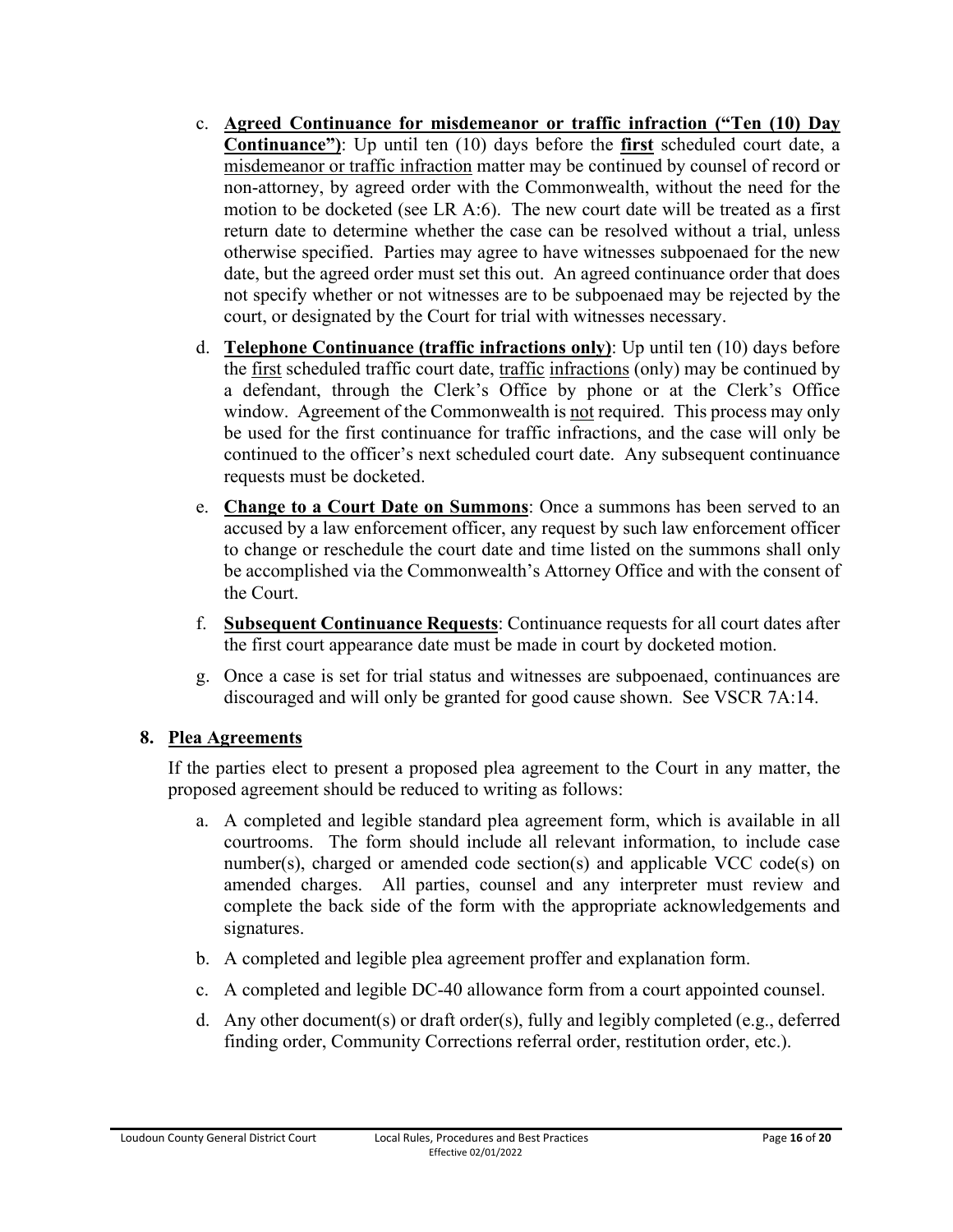e. All plea agreement related documents are to be submitted to the bailiff or courtroom clerk. When all paperwork is submitted as required, the courtroom clerk will pull the case file and make the same available to the Court.

# **9. Preliminary Hearings**

- a. **Ancillary misdemeanors**: Felony preliminary hearings matters may at times have a related misdemeanor charge(s) also scheduled on the docket. The Court will not conduct a felony preliminary hearing and misdemeanor trial simultaneously, absent the express consent of the accused or a ruling of the Court made prior to the commencement of the preliminary hearing. Thus, any evidentiary hearing commenced on a preliminary hearing docket will be for hearing on the felony matter(s) only unless otherwise expressly ordered by the Court. Any misdemeanor not certified pursuant to Va. Code § 19.2-190.1 will be rescheduled for proceedings before this Court on another date and time unless dismissed, nolle prosequi, or otherwise addressed by the Court or parties.
- b. **Amendment of felony charge(s)**: In any felony matter in which the Commonwealth elects to amend or modify the felony charge, the Commonwealth Attorney must make all applicable amendments to the face of the felony warrant, to include amending to the applicable code section, VCC code and summary statement of the alleged offense. The defendant and defense counsel will be asked to endorse or initial any amendments on a felony warrant as seen and acknowledged.
- c. **Courtroom recording system**: Counsel are free to make use of the courtroom recording system, if available, for the audio recording of a hearing. However, responsibility for operation of the courtroom recording system rests with the counsel using such system, and counsel must provide their own media (e.g., CD, DVD, USB drive, etc.). Upon request, alternative recording methods may be permitted, in the discretion of the presiding judge. No recording of a proceeding in the Court may occur without the knowledge and consent of the presiding judge.

# **10. Driving Under the Influence Cases**

- a. **Scheduling of cases involving blood test evidence**: In matters charged pursuant to Virginia Code §18.2-266 or a related offense ("DUI") which involve evidence related to the testing of a blood sample, there has been a high demand for DFS expert witness testimony and a low availability of trial dates. Therefore, cases involving such matters will not be scheduled for trial on a blood sample evidence docket date unless and until both parties affirm to the Court that the matter is ripe for trial and no further continuance requests are expected. Until such a status is affirmed to the Court by the parties, the case will only be scheduled for a review status on the officer's regularly scheduled court date. Once such a case has been scheduled by the Court for trial on designated blood sample evidence designated trial date, continuances are strongly discouraged.
- b. **Victim Impact Panel**: The Court finds it appropriate and in the public interest to require attendance at a "victim impact" educational program for any defendant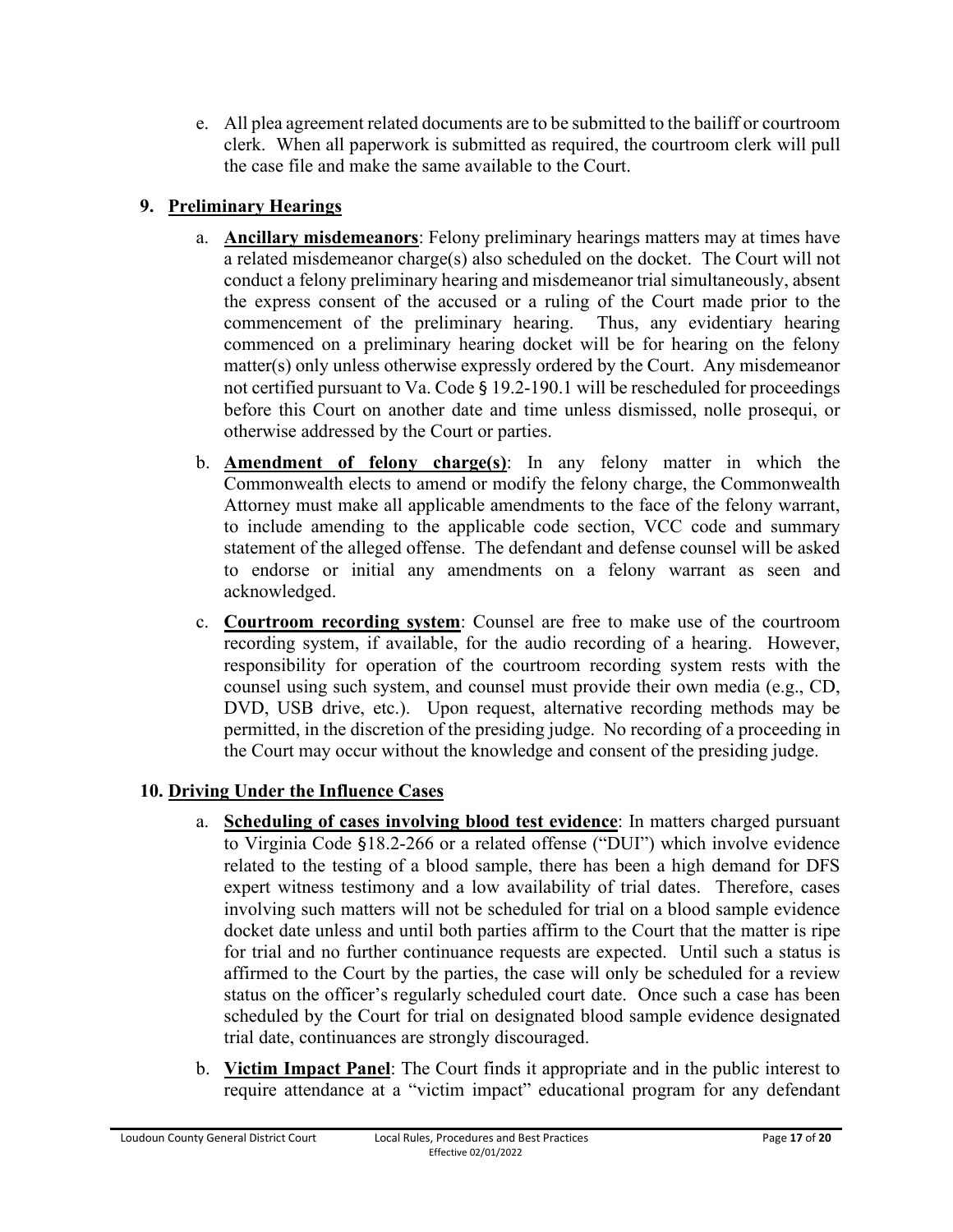convicted of an offense involving a DUI. Therefore, this Court, as a term of any probationary sentence for such a conviction, will include a special provision requiring a defendant to complete the locally available "Victim Impact Program" within 90 days of conviction, absent good cause shown.

- c. **Enhanced Supervision Probation**: In an effort to reduce recidivism rates for repeat DUI offenders or DUI offenders with elevated blood alcohol levels, this Court requires enhanced supervision and probation requirements for such offenders. This is based on studies and statistics that have shown that such offenders are at much higher risk to reoffend. To minimize the risk of such recidivism, this Court requires, absent good cause shown, that:
	- i. Any defendant convicted of DUI with a blood alcohol level of .15 or higher shall be subject to this enhanced supervision policy.
	- ii. Any defendant who is charged with DUI with a blood alcohol level of .15 or higher, but is convicted of a DUI with a blood alcohol level of less than .15, shall be subject to this enhanced supervision policy.
	- iii. Any defendant convicted of a second offense of DUI shall be subject to this enhanced supervision policy.
	- iv. Any defendant who is charged with or convicted of a first offense DUI, when in fact the defendant has a prior DUI conviction in Virginia or out of state, may be subject to this enhanced supervision policy.
	- v. Any defendant who is charged with DUI, first offense, whose record shows a prior DUI charge which was reduced to a reckless driving conviction, may be subject to this enhanced supervision policy.
	- vi. The enhanced supervision policy shall consist of the following, if not already included as a term of the probationary sentence:
		- a. Supervised probation by the Department of Community Corrections (DCC) for a minimum of 12 months;
		- b. Completion of the Virginia Alcohol Safety Action Program (VASAP) or a VASAP approved alternative program;
		- c. Completion of the Victim Impact Panel (VIP) within 90 days after sentencing;
		- d. An appearance in this Court for a compliance review hearing, approximately 90 days after conviction (and any future dates deemed necessary), before the sentencing judge, to review the defendant's compliance with enhanced supervision. Both DCC and VASAP shall provide a compliance report to the Court, the defendant, defense counsel and the Commonwealth's Attorney no less than two (2) business days prior to this hearing.
		- e. If DCC or VASAP provides an indication of non-compliance by the defendant, the Court may issue a Rule to Show Cause or other process against the defendant, to show cause, if any he or she can,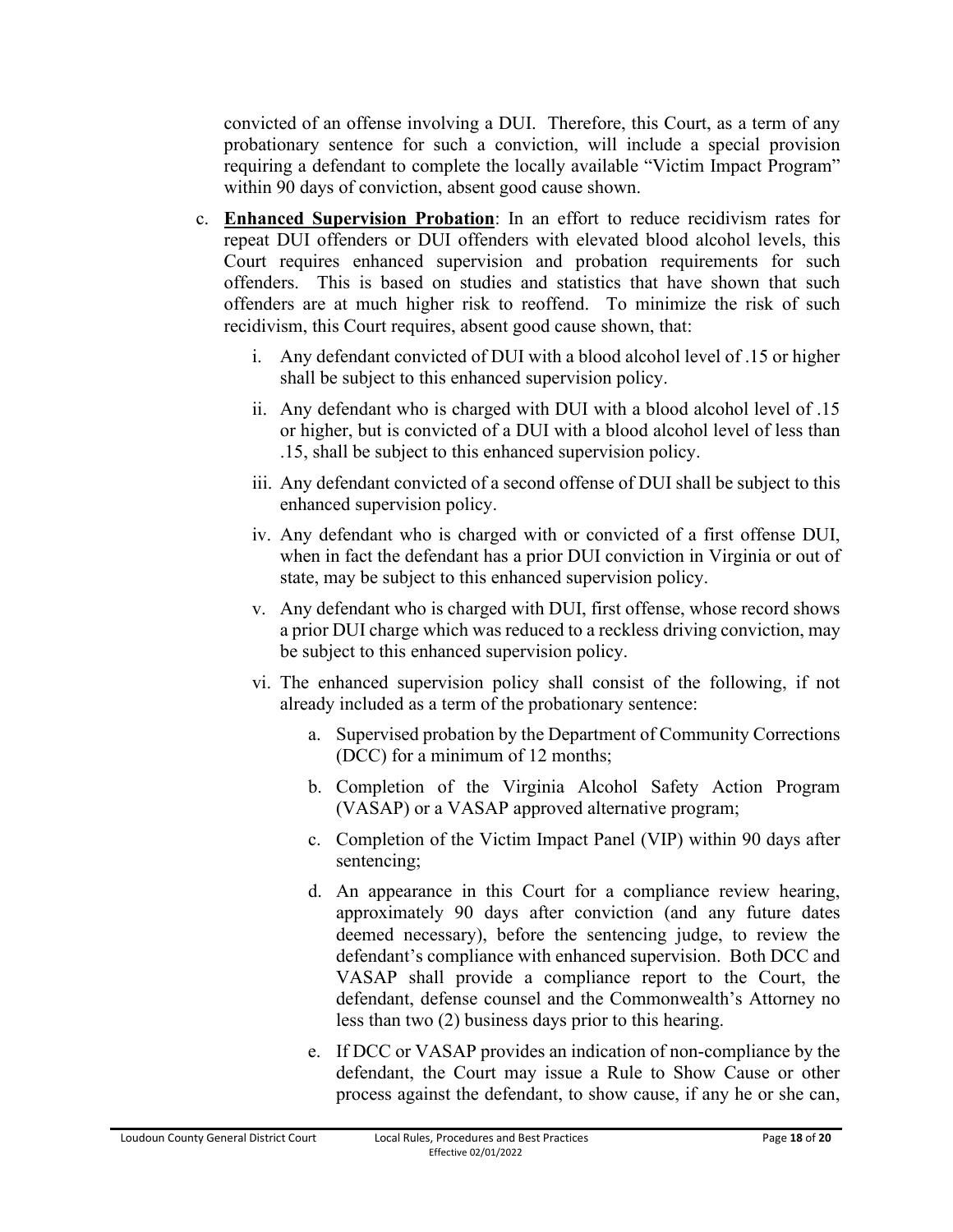why the defendant's probation should not be revoked or otherwise modified.

f. If the defendant is on a waiting list for class and/or treatment or has been unable to commence his or her enhanced supervision requirements through no fault of his or her own, the Court may schedule additional compliance review hearings, in its discretion.

### **11. Requests related to Restricted Driving Privileges**

- a. On the date of conviction and/or suspension, this Court requires a valid driver transcript and history from the licensing state's department of motor vehicles, current within fourteen (14) days, to accompany any request made for restricted driving privileges. Any restricted driving privilege request made without a proper driver transcript will not be considered.
- b. After the date of conviction and/or suspension (i.e., post-conviction), any restricted driving privilege request, modification or motion must include the following:
	- i. DMV Transcript (or licensing state equivalent)
	- ii. DMV Compliance Summary (or licensing state equivalent)
	- iii. Letter of good standing from ASAP/CCP (as applicable)
	- iv. Copy of any court order for child visitation and/or custody (if applicable)

Any such requests may be made administratively by submitting all of the appropriate documentation through the Clerk's Office to the attention of judicial chambers with the requested court action clearly indicated in writing. A copy of any filing(s) should be provided to the Commonwealth as required under VSCR 1:12. The Court will review the filings and grant or deny the request as appropriate, or may designate the matter to be docketed for an in person hearing on the merits of the requested action.

*Note*: Any request for restricted driving privileges based on an out of state conviction or suspension must be docketed for hearing.

c. A restricted driving license or order will generally be available for pickup within two (2) business days of the Court granting the request. Paperwork will only be released during Clerk's Office operating hours, and only to the named defendant, in person.

# **12. Court Appointed Counsel**

a. **Timesheets**: Any counsel appearing in a criminal or traffic case as court appointed counsel must submit their DC-40 Allowance form (i.e., timesheet) at the same time that the matter is concluded in this Court. Failure to submit an allowance form in a timely matter may result in a denial of court appointed counsel fees.

*Exception*: Procedures for submission of allowance forms from the Office of the Public Defender are subject to and controlled by a separate agreement with the Court.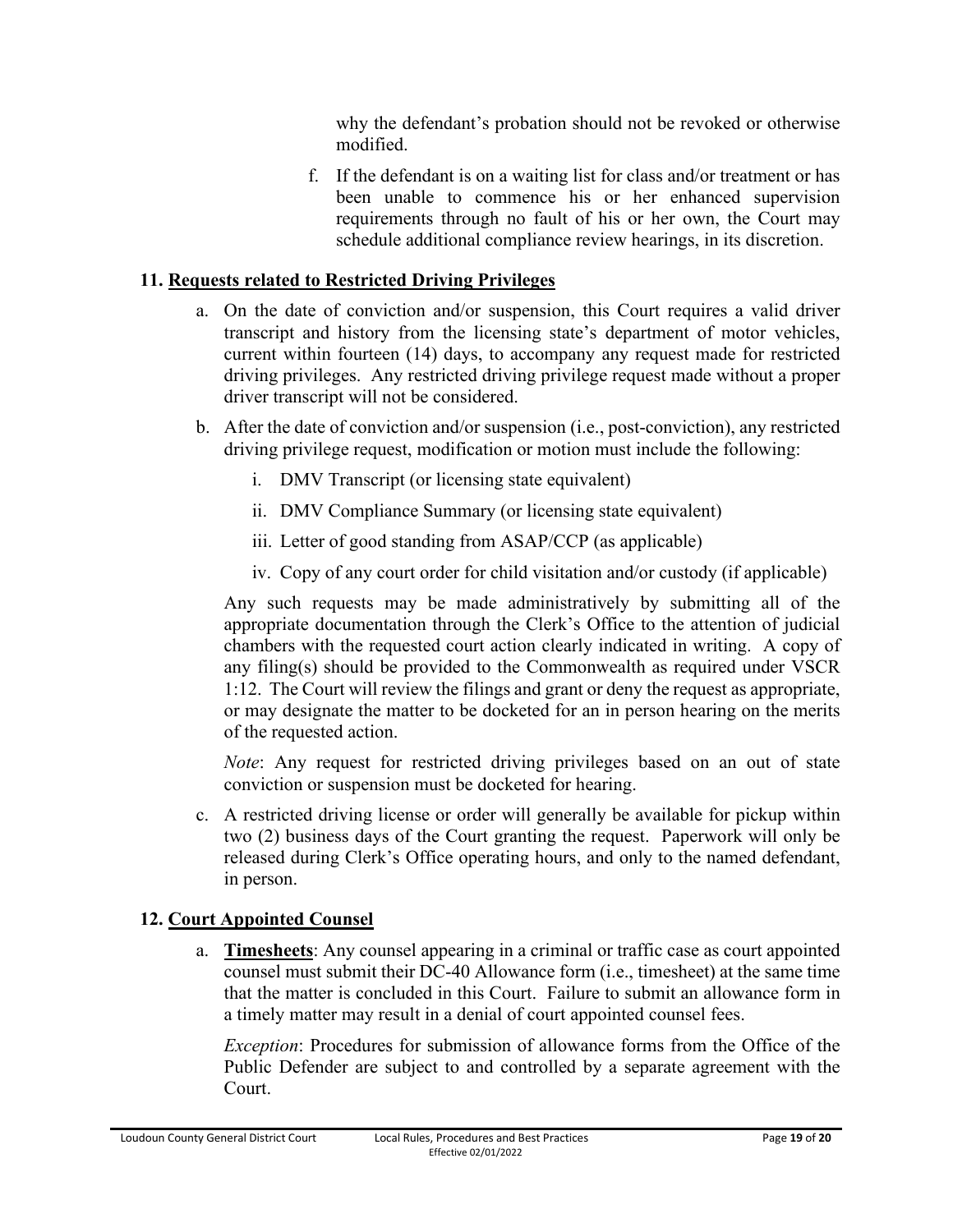### **13. Payment of Fines, Court Costs and Civil Penalties**

- a. Fines, court costs and civil penalties in certain matters may be made prior to the scheduled court date. Pre-payment is only permitted for certain offenses authorized by statute or by the Virginia Supreme Court. Pre-payment is not permitted on the date of the scheduled court hearing. Pre-payment constitutes an admission of guilt.
- b. All pre- or post-judgment payment of fines, court costs or civil penalties may be made in-person, by mailed check, or online via the Virginia Judicial System Case Information website (access via www.vacourts.gov). Certain processing fees may apply based on form of payment.
- c. All fines, court costs or civil penalties imposed by the Court upon conviction in a traffic, criminal or related matter are due and payable on the date of judgment. See Va. Code §19.2-339, *et seq*. A party unable to pay any ordered fines, court costs or civil penalties on the date of judgment may request a payment agreement. This Court does not require a written payment agreement unless a party needs more than ninety (90) days to pay. Interest will not begin to accrue until 180 days past due. See the Court's published Payment Agreement Policy, as revised (**Appendix C**).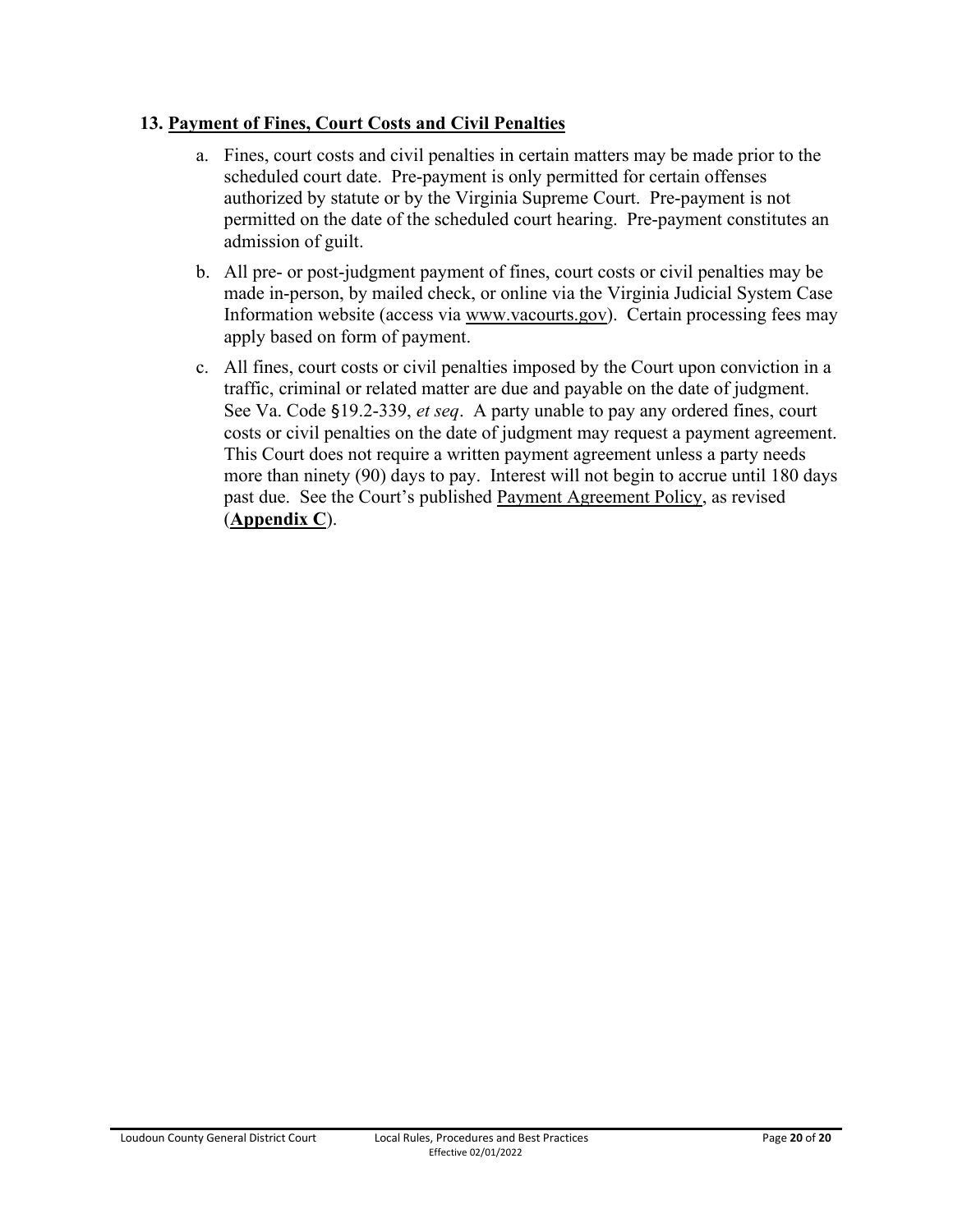# **LGDC COURT DOCKET SCHEDULE - EFFECTIVE 1/1/2022**

| COURTROOM #2F (CIVIL & TRAFFIC) |                                                        |                                                |                                                        |                                                                                                                                                                                                                                                                                                           |                                        |  |
|---------------------------------|--------------------------------------------------------|------------------------------------------------|--------------------------------------------------------|-----------------------------------------------------------------------------------------------------------------------------------------------------------------------------------------------------------------------------------------------------------------------------------------------------------|----------------------------------------|--|
|                                 | <b>MONDAY</b>                                          | <b>TUESDAY</b>                                 | <b>WEDNESDAY</b>                                       | <b>THURSDAY</b>                                                                                                                                                                                                                                                                                           | <b>FRIDAY</b>                          |  |
| 8:30 AM                         | <b>CIVIL</b><br><b>RETURNS &amp;</b><br><b>MOTIONS</b> | <b>SMALL</b><br><b>CLAIMS</b><br><b>DOCKET</b> | <b>CIVIL</b><br><b>RETURNS &amp;</b><br><b>MOTIONS</b> | <b>CIVIL RETURNS &amp;</b><br>MOTIONS: 2 <sup>nd</sup> , 3 <sup>rd</sup> Thurs<br>CT. COSTS/Fines: 1st Thur<br>CIVIL TRIALS (2): 4 <sup>th</sup><br>Thurs in: Feb /April /June /<br>Aug/Oct/Dec<br><b>Designated Judge Docket:</b><br>4 <sup>th</sup> Thursdays in: Jan /Mar<br>May /Jul /Sep /Nov (only) | <b>TRAFFIC: LCSO</b>                   |  |
| 10:00<br>AM                     | <b>CIVIL</b><br><b>RETURNS &amp;</b><br><b>MOTIONS</b> | <b>TRIALS:</b><br>$UD(1)$ or<br>PO(1)          | <b>CIVIL</b><br><b>RETURNS &amp;</b><br><b>MOTIONS</b> | UD (2) or UD (1) & PO's<br>$(2)$ :<br>1st, 2nd, 3rd Thursdays; and<br>4 <sup>th</sup> Thursdays in: Feb / Apr<br>/ June /Aug /Oct /Dec<br><b>Designated Judge Docket:</b><br>4 <sup>th</sup> Thursdays in: Jan /Mar<br>May /Jul /Sep /Nov (only)                                                          | <b>TRAFFIC: LCSO</b>                   |  |
| $1:00$ PM                       | <b>CIVIL TRIALS</b><br>(3)                             | <b>CIVIL TRIALS</b><br>(3)                     | <b>CIVIL TRIALS</b><br>(3)                             | <b>CIVIL TRIALS (3)</b><br>1st, 2nd, 3rd Thursdays; and<br>4 <sup>th</sup> Thursdays in: Feb /Apr /<br>Jun /Aug /Oct /Dec<br><b>Designated Judge Docket:</b><br>4 <sup>th</sup> Thursdays in: Jan /Mar<br>May /Jul /Sep /Nov (only)                                                                       | <b>TRIALS:</b><br>$UD(2)$ or $PO's(2)$ |  |
| $1:30$ PM                       | <b>CIVIL TRIALS</b><br>(2)                             | <b>CIVIL TRIALS</b><br>(2)                     | <b>CIVIL TRIALS</b><br>(2)                             | 1st- 3rd Thursdays:<br>TRIALS: UD $(2)$ or PO's $(2)$                                                                                                                                                                                                                                                     |                                        |  |

| <b>COURTROOM #1D (TRAFFIC)</b> |                     |                                              |                     |                     |                       |
|--------------------------------|---------------------|----------------------------------------------|---------------------|---------------------|-----------------------|
|                                | <b>MONDAY</b>       | <b>TUESDAY</b>                               | <b>WEDNESDAY</b>    | <b>THURSDAY</b>     | <b>FRIDAY</b>         |
| 8:30 AM                        | <b>MOTIONS</b>      | <b>MOTIONS</b>                               | <b>MOTIONS</b>      | <b>MOTIONS</b>      | <b>MOTIONS</b>        |
| 8:30 AM                        | <b>STATE POLICE</b> | LCSO $1st$ , $2nd$ , $3rd$                   | <b>STATE POLICE</b> | <b>LCSO</b>         | <b>MWAA /MPD /PPD</b> |
|                                |                     | $4TH - DIID/DWI-$<br><b>BLOOD TRIALS (8)</b> | <b>MWAA</b>         |                     |                       |
| 11:15 AM                       | <b>ARRAIGNMENTS</b> | <b>ARRAIGNMENTS</b>                          | <b>ARRAIGNMENTS</b> | <b>ARRAIGNMENTS</b> | <b>ARRAIGNMENTS</b>   |
| 1:30 PM                        | <b>LCSO</b>         | <b>STATE POLICE</b><br><b>NVCC</b>           | <b>LCSO</b>         | <b>LCSO</b>         |                       |
| $2:00$ PM                      |                     |                                              |                     |                     | <b>MENTAL HEALTH</b>  |
|                                |                     |                                              |                     |                     | <b>DOCKET</b>         |

| <b>COURTROOM #1C (CRIMINAL &amp; TRAFFIC)</b> |                     |                      |                             |                     |                                                                |
|-----------------------------------------------|---------------------|----------------------|-----------------------------|---------------------|----------------------------------------------------------------|
|                                               | <b>MONDAY</b>       | <b>TUESDAY</b>       | WEDNESDAY                   | <b>THURSDAY</b>     | <b>FRIDAY</b>                                                  |
| $8:30$ AM                                     | <b>MOTIONS</b>      | <b>MOTIONS</b>       | <b>MOTIONS</b>              | <b>MOTIONS</b>      | <b>MOTIONS</b>                                                 |
| 8:30 AM                                       | <b>LEESBURG</b>     | <b>LCSO CRIMINAL</b> | <b>LCSO CRIMINAL</b>        | <b>LEESBURG</b>     | <b>SENTENCING &amp; REV.</b>                                   |
|                                               | (TRAFFIC)           |                      | <b>&amp; CIVILIAN</b>       | <b>CRIMINAL</b>     | <b>DOCKET: VASAP</b>                                           |
|                                               |                     |                      | <b>COMPLAINTS</b><br>(CRIM) |                     | /CCP/ PROB VIOL's                                              |
| 10:00 AM                                      |                     |                      | <b>ANIMAL, GAME</b>         |                     |                                                                |
|                                               |                     |                      | <b>WARDENS &amp;</b>        |                     |                                                                |
|                                               |                     |                      | <b>FIRE MARSHALL</b>        |                     |                                                                |
| 1:00 PM                                       | <b>BOND MOTIONS</b> | <b>BOND MOTIONS</b>  | <b>BOND MOTIONS</b>         | <b>BOND MOTIONS</b> | <b>BOND MOTIONS</b>                                            |
|                                               | <b>PRELIMINARY</b>  | <b>PRELIMINARY</b>   | <b>PRELIMINARY</b>          | <b>PRELIMINARY</b>  |                                                                |
|                                               | <b>HEARINGS</b>     | <b>HEARINGS</b>      | <b>HEARINGS</b>             | <b>HEARINGS</b>     |                                                                |
| $1:30$ PM                                     |                     |                      |                             |                     | $1st$ & $3rd$ : UD/PO Trials<br>$2nd$ & 4 <sup>th</sup> : VDOT |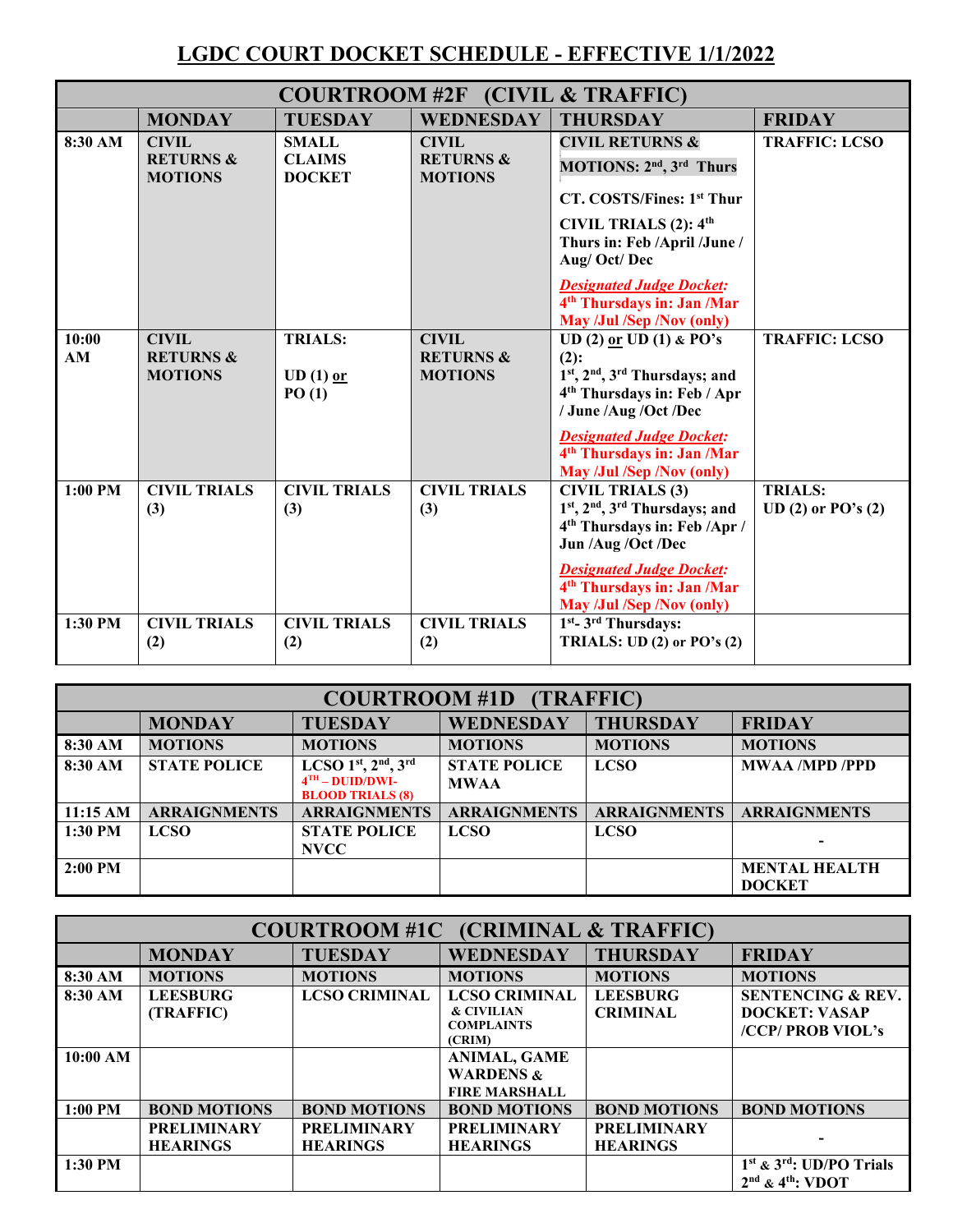In the 20th Judicial District, the Loudoun County General District Court shall require all litigants who prosecute debt collection actions, including secondary consumer debt purchase cases, to comply with the following Best Practices Guidelines.

### **Best Practices Guidelines for Debt Collection Cases Loudoun County General District Court**

**Preamble**: The past decade has seen a significant increase in the number of primary and secondary consumer debt cases being filed in courts across the country. Many courts have responded with specific guidelines that inform litigants of the necessary minimum documentary proof requirements needed to obtain a judgment in these cases. Courts across the Commonwealth, including but not limited to Fairfax County, the City of Newport News, and the City of Richmond General District Courts have adopted Best Practices Guidelines which set forth specific proof requirements to ensure the integrity and validity of judgments entered by the Court in these cases.

The General District Court Judges of the 20th Judicial District, to ensure due process, fairness to all litigants, and to improve efficiency in the administration of justice find it prudent to implement these Best Practices Guidelines in consumer debt collection actions. As they pertain to debt purchase claims, they reflect the basic legal principle that an assignee, standing in the shoes of the assignor, may produce no less information than what would have been required of its predecessor in interest. Such guidelines shall inform all litigants of the court's expectations and proof requirements regarding these cases.

#### **Best Practices Guidelines:**

Supreme Court of Virginia Rules (VSCR) 1:4(a) and 7A:8, "General Provisions as to Pleadings" require counsel tendering a pleading to give assurance as an officer of the Court that it is filed in good faith. In addition to the Rule requirements, the General District Court Judges of the 20th Judicial District shall require in consumer debt collection actions, including secondary consumer debt purchase claims, the following:

1. **Style of the Case / Identifying the Parties to the Claim**: If the claim is a secondary consumer debt purchase claim, then the claim shall be filed in the name of the current creditor as assignee of the original creditor notwithstanding the provision in Va. Code Section 8.01-13 that permits the assignee to sue in his own name. By bringing the claim in the name of the current creditor as assignee of the original creditor, the consumer debtor will be better apprised of the basis of the lawsuit.

For example: *We Own the Debt Now, Inc., Assignee of We First Loaned the Money, Inc., Plaintiff v. I Don't Owe A Thing, LLC, Defendant*.

For example (with registered agent): *We Own the Debt Now, Inc., Assignee of We First Loaned the Money, Inc., Plaintiff v. I Don't Owe A Thing, LLC, Defendant (R/A, Ronnie Agency)*.

2. **Basis for the claim/Written Instrument**: If the basis for the claim is a written contract, note, or other written instrument, then the original document shall be produced and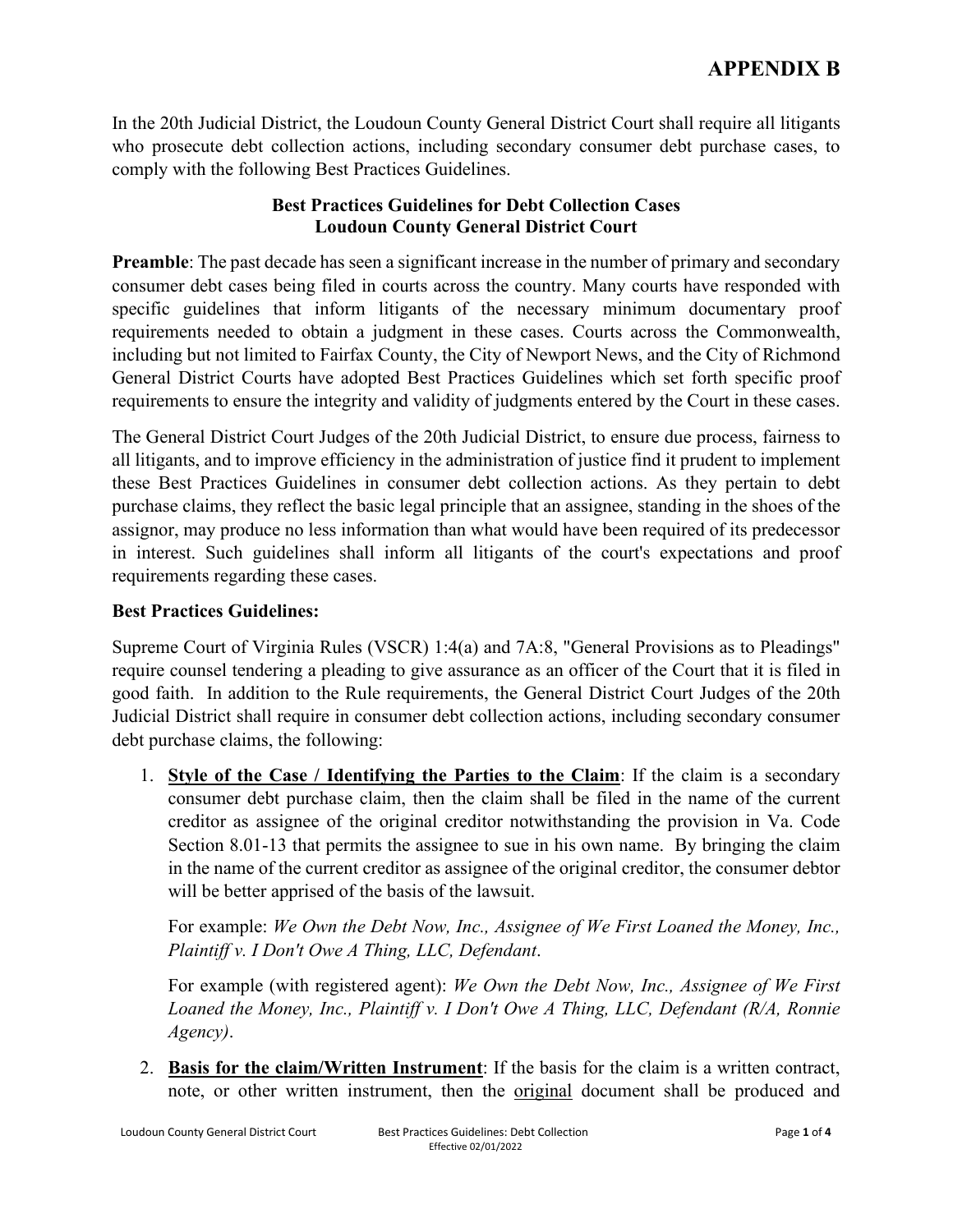tendered to the Court unless production of the original is excused by the Court for good cause or by statute. (VSCR 7B:5.) If the original document cannot be located, a lost document affidavit shall be submitted. (Va. Code § 8.01-32)

- 3. **Proof of Assignment**: Plaintiff shall attach to the Warrant in Debt all documents supporting the full chain of the assignment or other documentary evidence establishing that the plaintiff/creditor is the owner of the debt. If the debt has been assigned more than once, then each assignment or other writing evidencing transfer of ownership must be submitted to establish an unbroken chain of ownership. Each assignment or other writing evidencing transfer of ownership must contain the debtor's name and the account number associated with the debt.
- 4. **Proof of Amount Owed**: Plaintiff shall submit all documents containing the amount claimed as currently owed, broken down by principal due at the time of default, interest, fees, and other charges. If the claim is based upon a credit card account, then the plaintiff shall produce, in addition to the above, at least one statement showing defendant's actual use of the credit card.
- 5. **Open Account**: If the claim is a secondary consumer purchase debt claim and is based on an open account, then plaintiff must produce a copy of the account if there is one. (Va. Code § 16.1-88.) To establish the account, plaintiff may submit a copy or copies of billing statements generated by the original creditor or, if not available, other records with sufficient indicia of reliability which may include electronic files so long as they contain detailed information such as the date the account was open, with whom, the original account number, debit/payment histories, the date the account was charged off, and the amount due on the account.
- 6. **Attorney's fees**: Absent a specific contractual or statutory provision, attorney's fees are not recoverable by the prevailing party. All requests for attorney's fees based upon a contractual provision must be supported by either the original signed contract or by a lost document affidavit with a copy of the signed contact attached. Plaintiff should tab and highlight, underline or circle the relevant provision in the signed agreement.
- 7. **Interest**: Absent a specific contractual or statutory provision, interest awarded will be awarded at the judgment rate established by Virginia statute unless the Virginia rate is preempted by a specific federal law or regulation or by exportation of the laws of the home state per federal law, in which case the preemption must be documented for the Court. Plaintiff should tab and highlight or circle the relevant provision in the signed agreement.
- 8. **Compound Interest**: Compound interest is not allowed under Virginia law unless (a) provided by the contract, or (b) preemption of Virginia law by a specific federal statute or regulation, or (c) exportation of the laws of the home state per federal law, in which case the preemption must be documented for the Court. Plaintiff should tab and highlight or circle the relevant provision in the signed agreement.
- 9. **Affidavit**: If judgment is requested on the affidavit, then, the affidavit must contain sufficient allegations of fact to: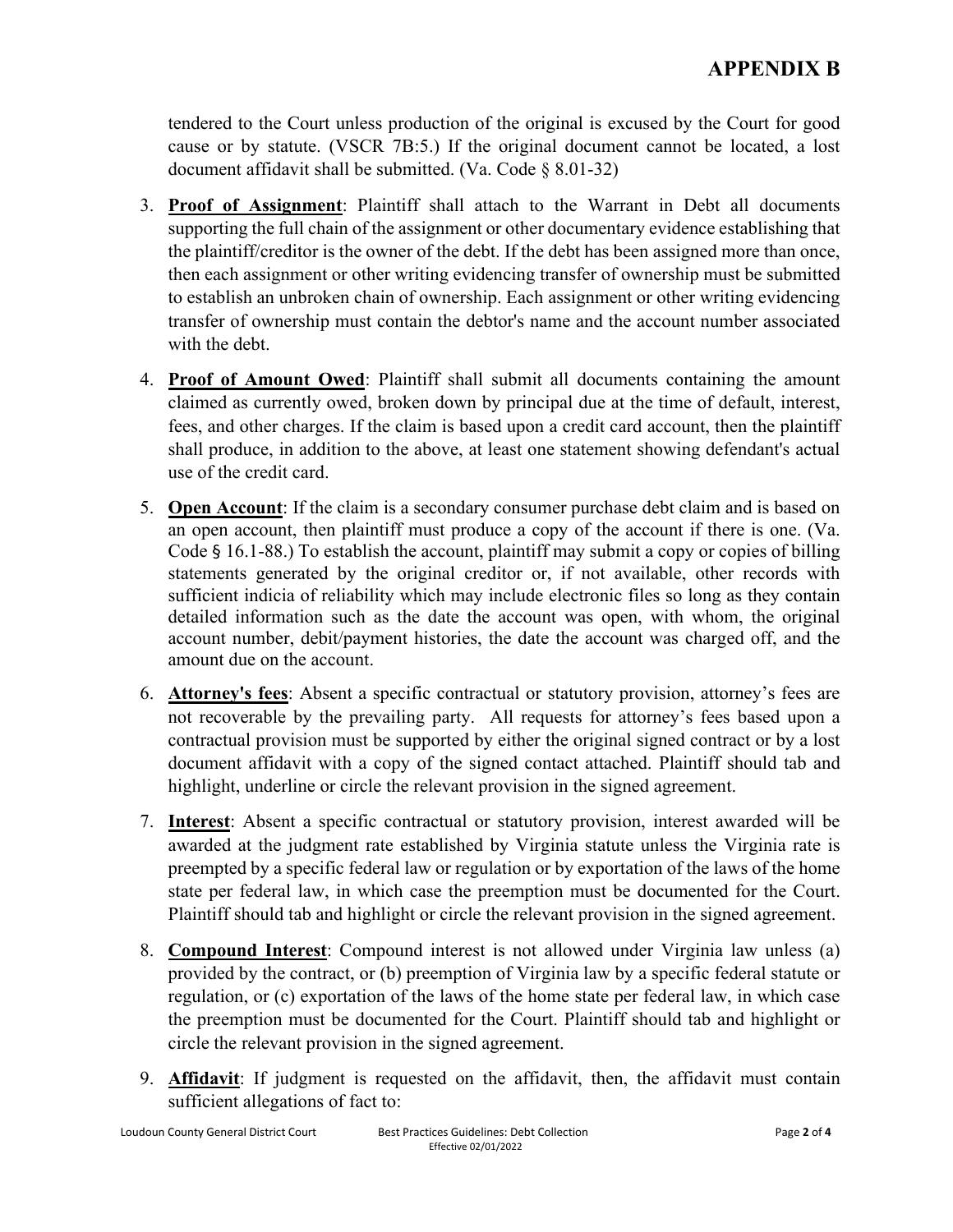- a. Inform the defendant as to the basis of the plaintiff's claim and include the identity of the original creditor;
- b. Establish the chain of title/transfers of the account from the original creditor to the current plaintiff (notwithstanding Va. Code § 8.01-279);
- c. Statement that the affiant is not only familiar with the account but has examined the documents establishing the basis of the plaintiff's claim including documents which establish chain of transfer of the account and plaintiff's ownership of the account; and
- d. The affidavit should be signed by an authorized individual who is plaintiff/agent of plaintiff, other than plaintiff's counsel. (See LEO 1849)
- 10. **Return Day**: If the defendant appears at the return docket and confesses judgment, then the Court shall enter judgment on the case as filed.

If the defendant appears and disputes the claim, then the Court shall set the case for trial on the court's contested trial docket.

If the defendant is in default, the plaintiff may ask the court to note the default on the file and schedule an *ex parte* proof hearing; or the plaintiff may request judgment on the affidavit (if applicable). If requesting judgment, plaintiff shall submit the case to the court for entry of judgment with all documentary evidence attached as required by the Court's Best Practices Guidelines. The Court shall note the request for judgment and default of the defendant, but will not enter judgment at that time. At the conclusion of the docket, the Court will retire to chambers to closely examine each default case to determine the completeness and accuracy of the case documents. The Court refers to this as Post Docket Review ("PDR"). If the Court finds during PDR that the file is complete and satisfies the Best Practices Guidelines requirements and any applicable provisions of law, then the Court shall enter judgment as requested.

If the Court finds the file is incomplete, fails to satisfy the Best Practices Guidelines requirements, or fails to satisfy all applicable provisions of law, then the Court shall decline to enter the requested judgment and note the deficiency on the file. The Court will then schedule the matter for another date on the court's return docket for plaintiff to appear and present *ex parte* proof or argument on the deficient issue.

The Clerk will not contact counsel or the parties to notify counsel or the parties of the Court's PDR decision; rather, the responsibility rests with the parties to verify the status or scheduling of case via the online Virginia Judicial System Case Information website [\(www.courts.state.va.us\)](http://www.courts.state.va.us/). Online case information should be updated within three (3) business days of the docket call.

An *ex parte* proof hearing date, if required, shall be set not more than 90 days from the original return date. If the authenticity of the claim cannot be established on the *ex parte* proof hearing date, then the Court shall dismiss the claim without prejudice or, upon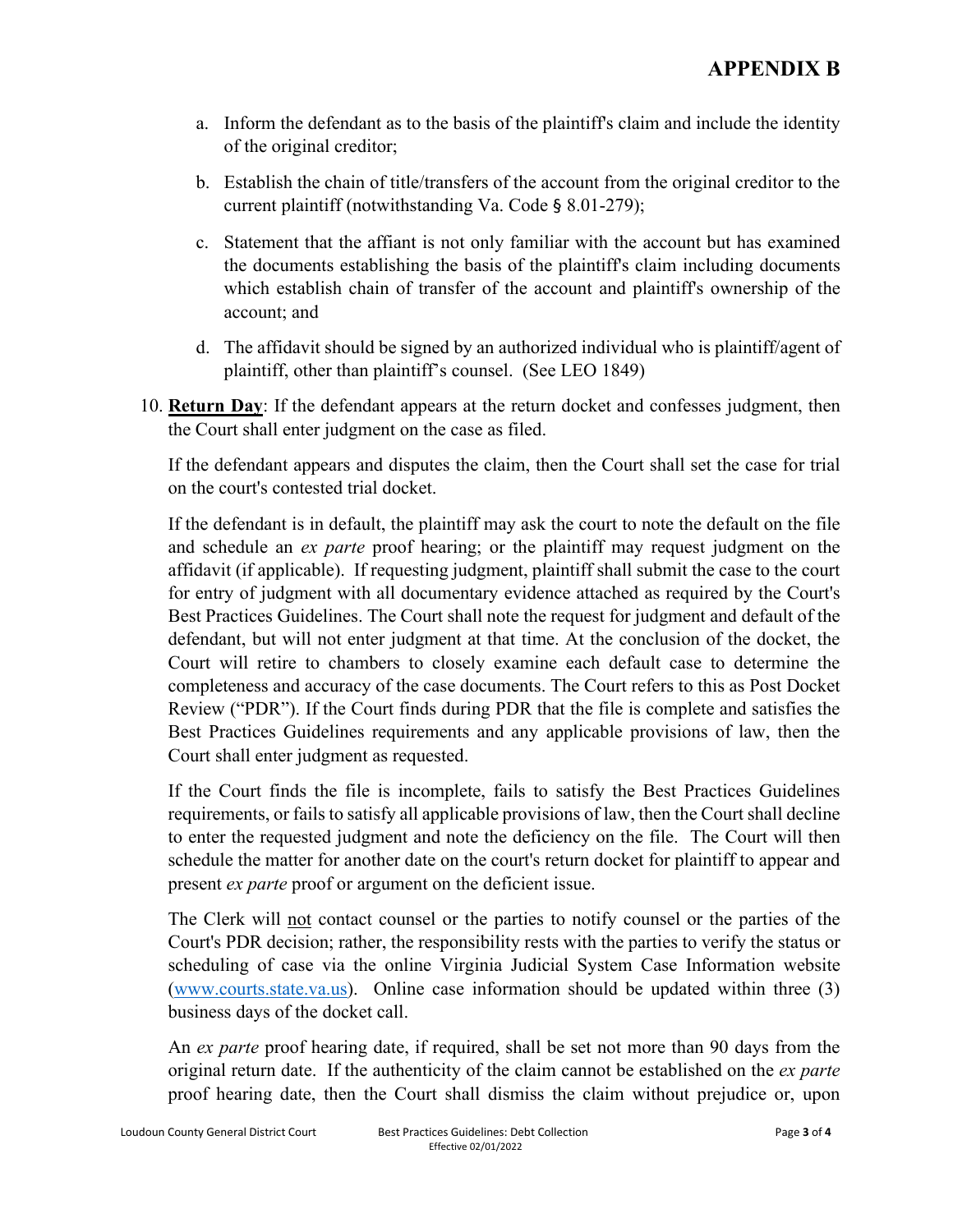plaintiff's motion, the court may enter an order of non-suit providing no previous non-suit has been entered on that claim.

- 11. **Trial**: If the plaintiff/creditor is not prepared for trial on the assigned contested trial date and the defendant/debtor appears and is ready for trial, the Court may:
	- a. Dismiss the claim with or without prejudice;
	- b. Take other action such as continuing the case at the request of either party, upon good cause shown; or
	- c. Enter such order(s) as justice requires, including potentially awarding costs to the defendant/debtor.

If the defendant/debtor either fails to appear or is not ready to proceed to trial on the assigned trial date, but the plaintiff/creditor does appear and is ready for trial, the Court may:

- a. Grant judgment by default if defendant does not appear pursuant to the Court's procedure as outlined herein; or
- b. Take such other action such as continuing the case at the request of the plaintiff/creditor, upon good cause shown; or
- c. Enter such order (s) as justice requires, including potentially awarding costs to the plaintiff/creditor.

If neither the plaintiff nor the defendant appear on the assigned trial date or both parties appear and neither is ready to proceed to trial, the Court may:

- a. Dismiss the claim without prejudice; or
- b. Take other action such as continuing the case; or
- c. Enter such order(s) as justice requires.

#### **Effective February 1, 2022**.